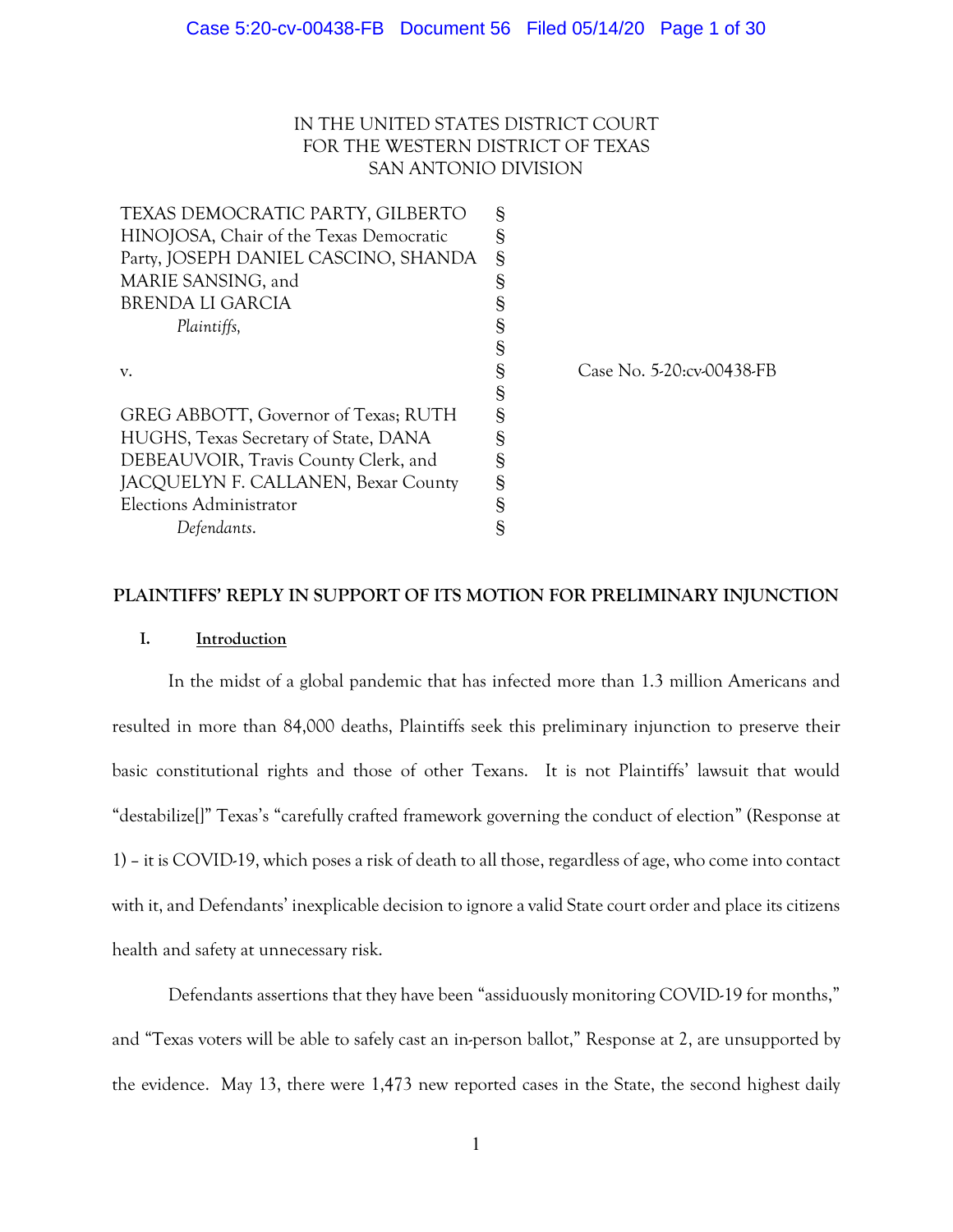## Case 5:20-cv-00438-FB Document 56 Filed 05/14/20 Page 2 of 30

toll ever and the highest in more than a month.<sup>[1](#page-1-0)</sup> Despite rising rates of infection, Defendants have not explained, nor provided any evidence as to how they will actually keep polling places safe and why they believe the pandemic will not continue through July and into November. Nor have they explained how the state's laws could be adequately adjusted to this yet unfounded plan given that the state constitution explicitly prohibits the Governor from suspecting Acts of the Legislature.[2](#page-1-1) Defendants can only state to the Court that sometime soon they will explain how they believe they will be able to safely protect the millions of Texans they intend to force to risk infection to exercise their right to vote. Response at 3. But, the election process is running now and has for weeks and anyway, the voting rights of citizens are not dependent on the hope without a plan benevolence of the state's executive branch.

Texas has neither explained nor provided any evidence as to how it will stop the COVID-19 pandemic and protect people who are forced not merely to vote at a polling place, but also travel to and from it. It is Defendants, not Plaintiffs, who are engaged in speculation and conjecture when they declare in conclusory fashion that voting in-person in July and November will be safe for all Texans. The evidence, and recent experience, show that it cannot be done.

Moreover, Defendants seek to have it both ways. On the one hand, Defendants contend that they are under siege from Plaintiffs' supposed "coordinated campaign" of litigation against the Texas Election Code, of which this lawsuit is purportedly the "latest salvo." Response at 8. On the other, Plaintiffs have engaged in delaying tactics and have not "moved urgently . . . to litigate their claims." *Id*. Neither is true. Plaintiffs have vigorously litigated their claims in this Court and others

<span id="page-1-0"></span><sup>1</sup> <https://www.nytimes.com/interactive/2020/us/texas-coronavirus-cases.html>

<span id="page-1-1"></span><sup>2</sup> Tex. Const. Art. 1, Sec. 28.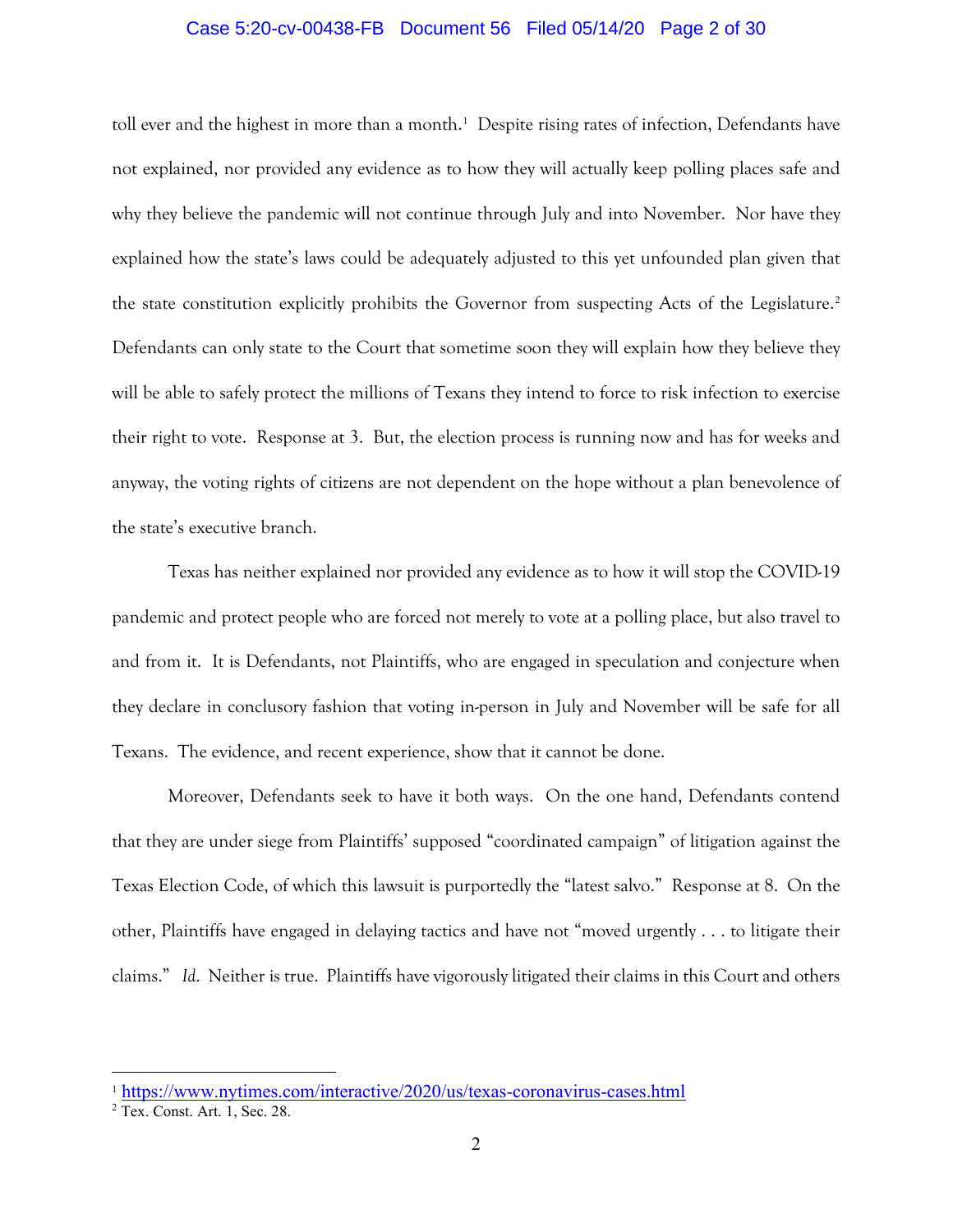## Case 5:20-cv-00438-FB Document 56 Filed 05/14/20 Page 3 of 30

in order to protect and preserve their constitutional rights and those of other Texans. It is Defendants who have flouted the judicial process.

Plaintiffs moved with great haste to vindicate their right to vote. Only one day after the Texas Commissioner of the Department of State Health Services declared a state of public health disaster and Defendant Abbott closed schools, bars, and restaurants, Plaintiffs filed suit in Texas state court seeking a temporary injunction, permanent injunction, and declaratory judgment holding that Section 82.002 allows any eligible voter, regardless of age and physical condition, to vote by mail they should practice social distancing. *Texas Democratic Party, et al. v. DeBeauvoir, et al.*, No. D-1-GN-20-001610 (201st Dist. Ct., Travis Cnty., Tex. filed March 20, 2020). On April 15, the state court ruled in Plaintiffs' favor and granted the temporary injunction. *Id*.

It was Defendant Paxton, not Plaintiffs, who precipitated this lawsuit by releasing a letter which directly contradicted the decision of the Texas state court, described the court's decision as "unlawful," and threatened criminal prosecution against third parties who relied on a valid court order. It is Defendants who pursued this incorrect, dangerous, and unconstitutional interpretation of the Texas Election Code in defiance of the valid ruling of a Texas state court. It is Defendants' disregard for the judicial system and the health and safety of Texans, not Plaintiffs' efforts to ensure that they will be able to exercise the right to vote, that has spurred this litigation.

As explained in the Motion (*see generally, id*.), the Court should issue a preliminary injunction in this case. Plaintiffs are likely to succeed on the merits of their claims. Defendants' conduct violates Plaintiffs' right to vote under the Twenty-Sixth Amendment and the Equal Protection Clause. Moreover, the statute in question is unconstitutionally vague (particularly given Defendant Paxton's threat of criminal prosecution for those who chose to abide by the valid state court order),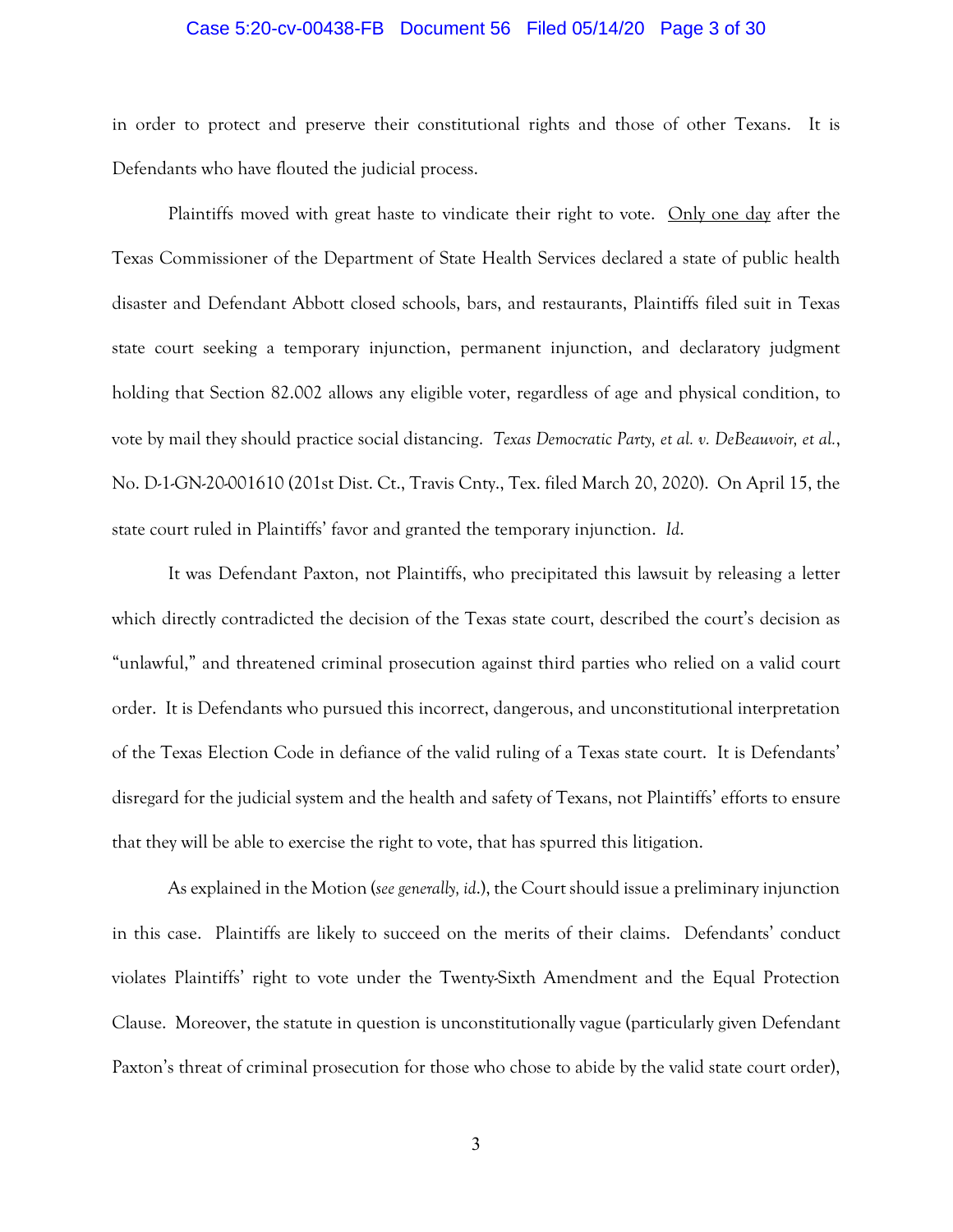## Case 5:20-cv-00438-FB Document 56 Filed 05/14/20 Page 4 of 30

Defendants have engaged in voter intimidation in violation of 52 U.S.C. § 10307(b), and Defendants have denied Plaintiffs' free speech rights in violation of the First Amendment. Plaintiffs are therefore likely to succeed on the merits of their claims, and, as explained below, the other elements for a preliminary injunction to issue are satisfied in this case. Finally, Defendants' standing, sovereign immunity, and improper defendant arguments all lack merit.

## **II. Plaintiffs Are Likely to Succeed on the Merits of their Claims**

## A. Plaintiffs Are Likely to Prevail on the Merits of their Twenty-Sixth Amendment Claim

The State's argument that Texas Election Code § 82.003 does not violate the Twenty-Sixth Amendment is meritless. The Twenty-Sixth Amendment provides that "[t]he right of citizens of the United States, who are eighteen years of age or older, to vote shall not be denied or abridged by the United States or by any State on account of age." U.S. Const. amend. XXVI, § 1. The statute in question does just that, abridging Plaintiffs' right to vote based on their age.

# *a. Strict Scrutiny Applies to the 26th Amendment Claims, and Defendants' Conduct Does Not Satisfy that Standard*

As explained in the Motion, strict scrutiny should apply to Plaintiffs' Twenty-Sixth Amendment Claim. *Id.* at 15. A three judge federal court in Texas considered a 26<sup>th</sup> Amendment claim, it surveyed numerous other federal and state supreme court opinions that determined that the state must advance a compelling state interest to enforce a law that granted voters differing benefits based on their age. *See Symm v. United States*, 439 U.S. 1105 (1979). The decision was summarily affirmed by the Supreme Court. *See United States v. Texas*, 445 F. Supp. 1245 (S.D. Tex. 1978). "[S]ummary affirmances obviously are of precedential value," *Edelman v. Jordan*, 415 U.S. 651, 671 (1974). In the absences of a fully developed Supreme Court opinion, *Symm* should settle the case at bar for this Court. Strict scrutiny applies.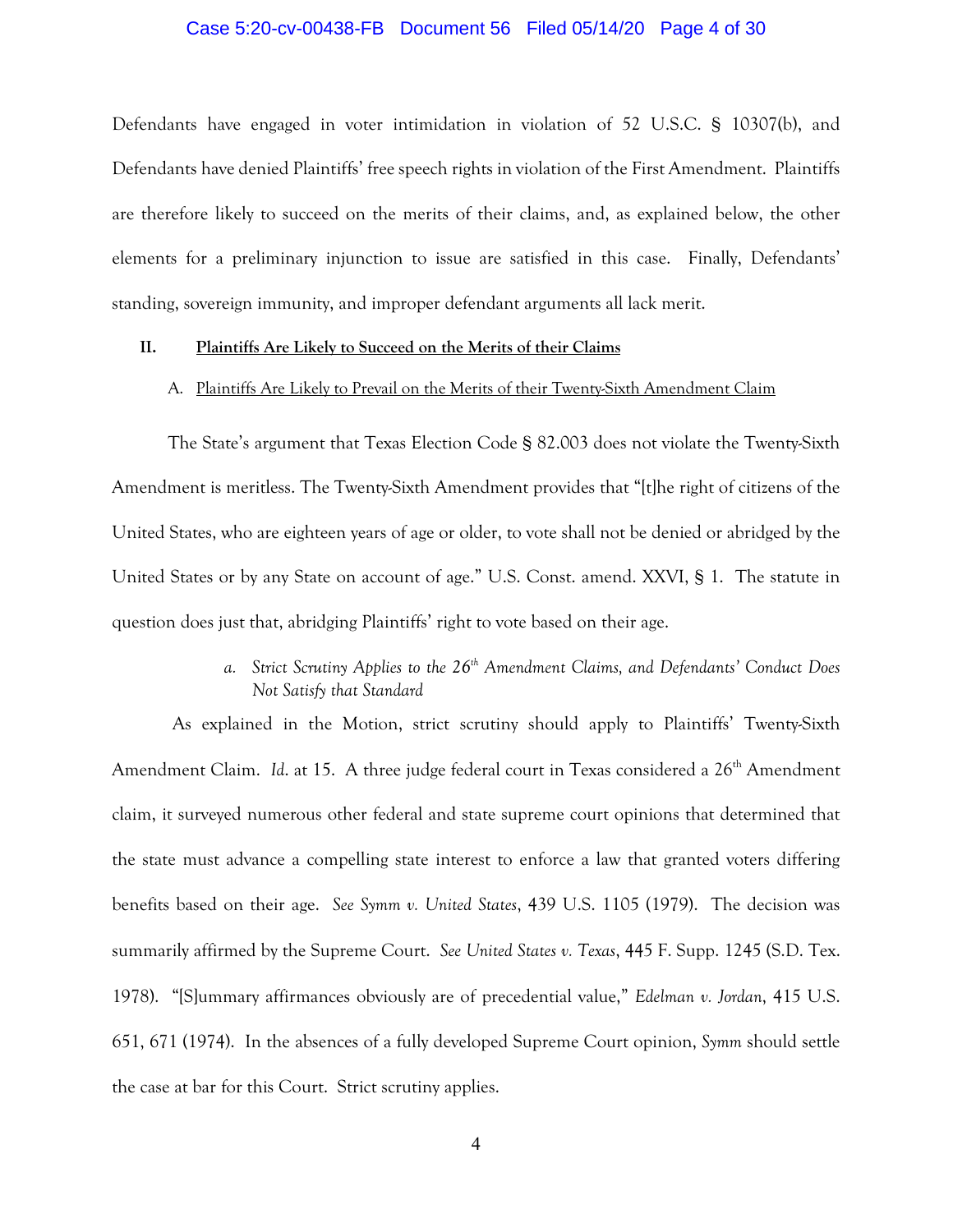## Case 5:20-cv-00438-FB Document 56 Filed 05/14/20 Page 5 of 30

Defendants contend that if *Anderson-Burdick* standard applies to 26th Amendment claims such as the one Plaintiffs bring here, the challenged statute should be evaluated under rational basis review. Response at 20-21. As explained in the Motion, however, the *Anderson-Burdick* analysis requires strict scrutiny where, as here, the burden on the right in question is severe. *Id*. at 27 (citing *League of Women Voters of Fla., Inc. v. Detzner*, 314 F. Supp. 3d 1205, 1221 (N.D. Fla. 2018) (finding that the Twenty-Sixth Amendment provides an "added protection to that already offered by the Fourteenth Amendment")). Defendants suggest that the burden on Plaintiffs' right to vote is not severe in this case because "young people and elderly people alike have the same avenues for inperson voting available to them" (Response at 21). But this is not the case under current circumstances, which have the practical effect of closing off the avenue of in-person to persons practicing social distancing as a result of COVID-19. As such, while those 65 and older are able to vote by mail, young people practicing government requested, if not mandated, social distancing will be denied the right to vote. This burden is severe, and thus even if the Twenty-Sixth Amendment rolls into the Fourteenth and the *Anderson-Burdick* test applies, the burden must be "narrowly drawn to serve a compelling government interest." *See Burdick v. Takushi*, 504 U.S. 428, 434 (1992).

Defendants do not seriously contend in the Response that such narrow tailoring is present in this case. Section 82.003 is *prima facie* discriminatory towards younger votes as the law on its face creates two classes of voters. In doing so, it abridges and otherwise severely burdens the right to vote for voters under the age of 65.[3](#page-4-0) Despite Defendants' assertions to the contrary (Response at 22), the unrebutted evidence demonstrates that many voters under 65 will be denied mail ballots solely due

<span id="page-4-0"></span><sup>3</sup> Moreover, as explained in the Motion and unrefuted in the Response, laws that patently discriminate on their face, such as this one, are subject to strict scrutiny. S*ee Lynch v. Donnelly,* 465 U.S. 668, 687 n. 13 (1984) (holding that laws, statutes, or practices that are "patently discriminatory on its face" will receive strict scrutiny); *see also Reed v. Town of Gilbert*, 135 S. Ct. 2218, 2228 (2015).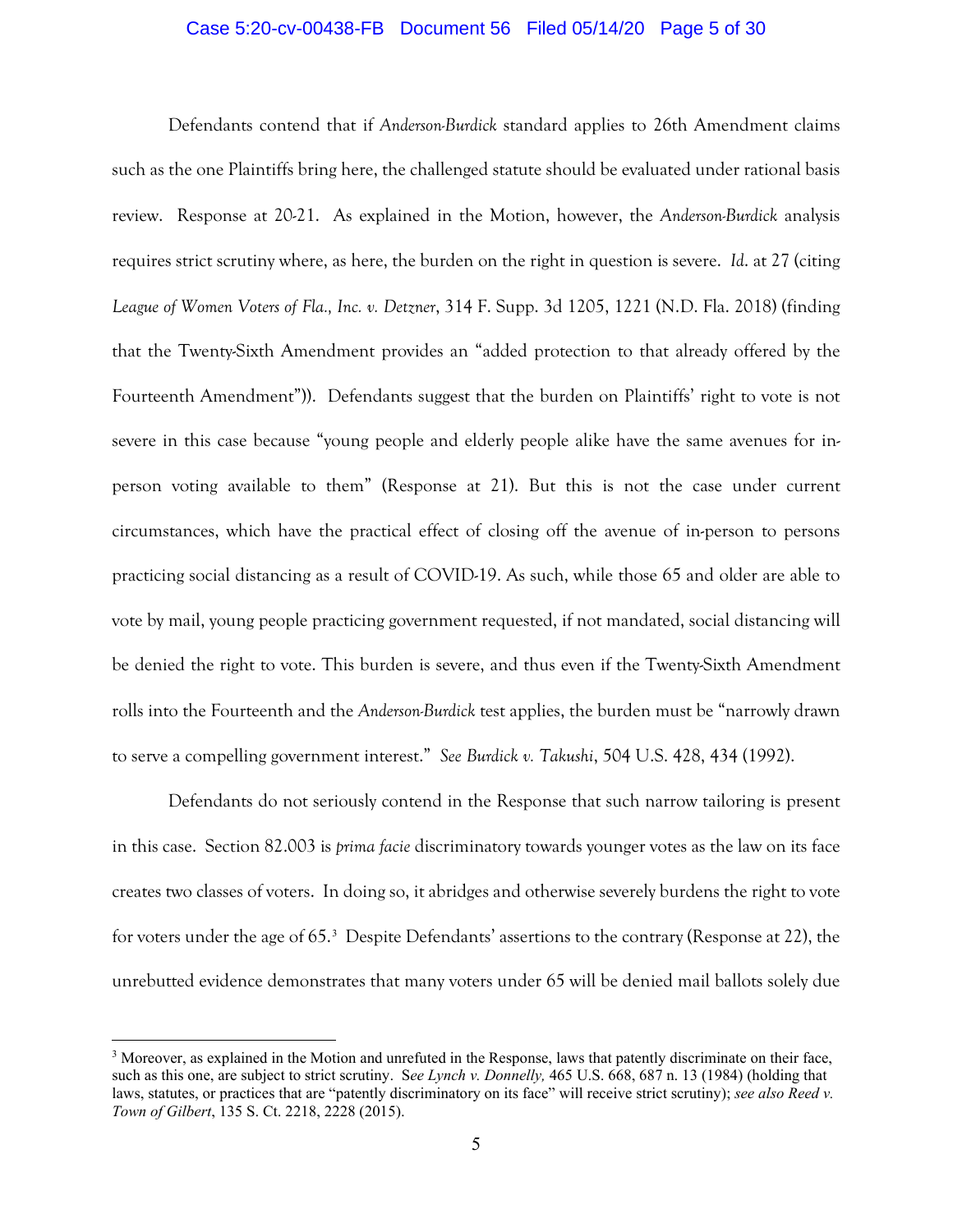## Case 5:20-cv-00438-FB Document 56 Filed 05/14/20 Page 6 of 30

to their age, and will therefore be forced to choose between voting in-person and risking their life or forgoing their right to vote. Section 82.003 unconstitutionally discriminates against younger voters by providing an alternative means for older voters to cast a ballot, but denying younger voters those same alternatives. In other words, it denies younger voters the means to cast a ballot safely during a pandemic, solely on the account of their age, and thus effectively denies their exercise of their fundamental right to vote in these as-applied circumstances. This is impermissible under the Twenty-Sixth Amendment.[4](#page-5-0)

If the Court declines to engage in strict scrutiny, it should employ the *Arlington Heights* framework and reject the state's argument to the contrary. *See* Motion at 16-18. Defendants assert that the *Arlington Heights* framework is inapplicable, but then concede neither the Supreme Court nor the Fifth Circuit have adopted a standard for review of Twenty-Sixth Amendment claims. Response at 21. The better course is that if this court declines to adopt the *Anderson-Burdick* analysis, it should follow the well-reasoned decision in *One Wis. Inst., Inc. v. Thomsen*, 198 F.Supp.3d 896 (W.D. Wis. 2016), which held that because the Twenty-Sixth Amendment's text is "patterned on the Fifteenth Amendment . . . *Arlington Heights* provides the appropriate framework." *Id*. at 926. And, as explained in the Motion (*id.* at 17-20), the four elements of the *Arlington Heights* framework<sup>[5](#page-5-1)</sup> are satisfied in this case.

*b. Alternatively, Defendants' Conduct Does Not Satisfies Rational Basis Review*

<span id="page-5-0"></span><sup>4</sup> Even if the Court found that the burden on Plaintiffs was "moderate" and not "severe," under the *Anderson-Burdick* standard Defendants, for the reasons explained herein, would still not have shown that their asserted interests outweigh the public's interest in ensuring Texans are able to vote safely.

<span id="page-5-1"></span><sup>5</sup> The *Arlington Heights* framework is well-settled law, evaluating: (1) the impact of the official action and whether it bears more heavily on one group than another; (2) the historical background of the decision; (3) the specific sequences of events leading up to the decision challenged in the case, including departures from normal procedures in making decisions and substantive departure; and (4) contemporary statements made by the governmental body who created the official action. *See Vill. of Arlington Heights v. Metro. Hous. Dev. Corp.*, 429 U.S. 252 (1977).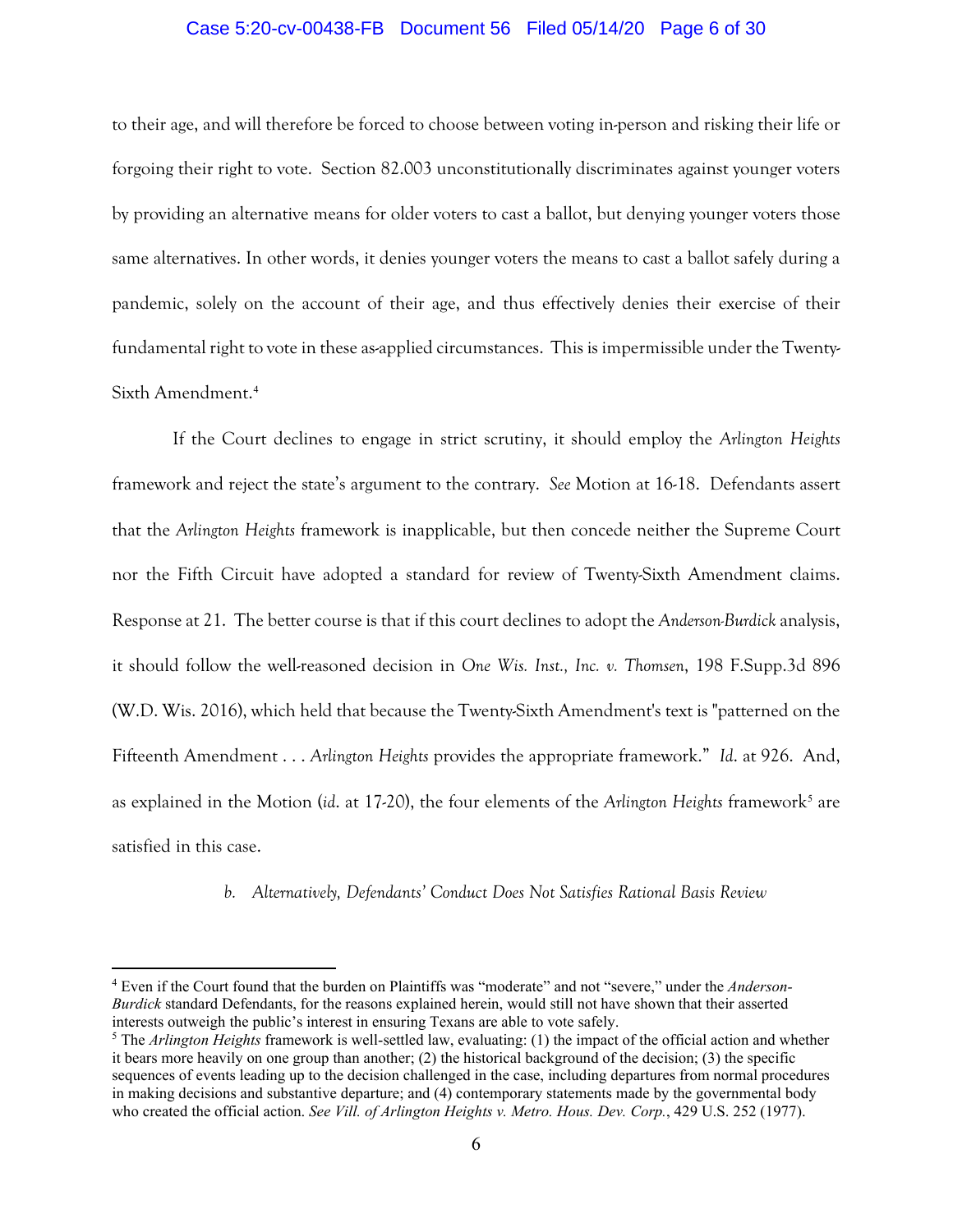## Case 5:20-cv-00438-FB Document 56 Filed 05/14/20 Page 7 of 30

Even if this court were to apply the standard of review advocated (incorrectly) by the Defendants, Defendants' reasons for barring voters under the age 65 who are practicing social distancing due to COVID-19 concerns do not reflect any legitimate government purpose.

Even under rational basis review, courts "insist on knowing the relation between the classification adopted and the object to be attained." *Romer v. Evans*, 517 U.S. 620, 632 (1996). This is particularly true where the classification at issue touches upon both the fundamental right to vote and involves a suspect class, as it does here. *See supra*, Section II.B.

Indeed, "[a] law will not survive rational basis unless it is 'narrow enough in scope and grounded in a sufficient factual context for [the court] to ascertain some relation between the classification and the purpose it serve[s].'" *De Leon v. Perry*, 975 F. Supp. 2d 632, 652 (W.D. Tex. 2014), *aff'd sub nom*. *De Leon v. Abbott*, 791 F.3d 619 (5th Cir. 2015) (quoting *Romer*, 517 U.S. at 620). In *De Leon*, the court struck down a Texas constitutional provision barring the recognition of an out-of-state same sex marriage in Texas. *Id*. at \*639. Proceeding under a rational review standard, the court determined that while at least some of the state's asserted governmental interests were undoubtedly legitimate, the state law failed to bear a rational relationship to those governmental ends. *Id*. at \*653. In so finding, the Court noted that an unsupported and "overbroad generalization[s]" that cannot be a basis for upholding discriminatory legislation. *Id*. at 665.

Similarly, in this case, Defendants' asserted governmental interest, in preserving the health and well-being of those 65 and over, is undoubtedly legitimate. They assert that their interpretation of the statute survives rational basis review because "[e]ven outside the context of COVID-19, individuals aged 65 and over (as a group) face unique challenges in attending the polls," and that during the COVID-19 pandemic, "individuals aged 65 and over face a greater risk of developing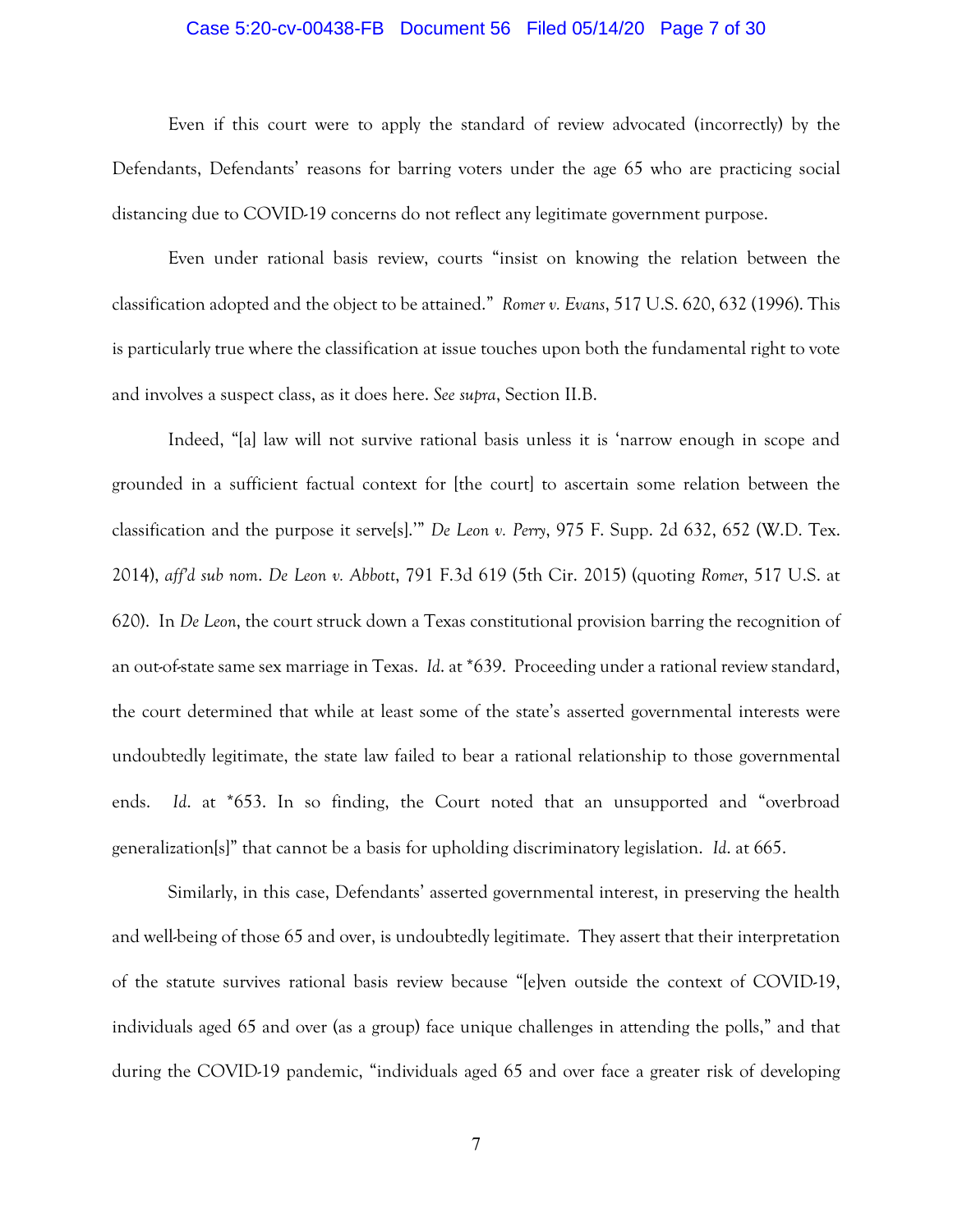## Case 5:20-cv-00438-FB Document 56 Filed 05/14/20 Page 8 of 30

complications from COVID-19 than those under 65." Response at 23.[6](#page-7-0) But Defendants' interpretation of the statute in question and their efforts to enforce that interpretation bear no rational relationship to that end. Forcing millions of Texans (including 64 and 63 year olds) to travel to polling places and violate social distancing protocols to vote in-person, and then travel back to their homes (where many may live with Texans 65 or older) or places of business (where many may work with Texans 65 and older) does nothing to protect the health of that vulnerable population. To the contrary, by enforcing their narrow interpretation of the statute, Defendants will directly undermine the very interest they assert.

Seeking to bolster their argument that conduct is rationally related to a legitimate government interest, Defendants point to the elections that occurred in Wisconsin in April of 2020 as evidence that voters that do not have access to a mail ballot during the pandemic are not burdened. According to Defendants, the elections in Wisconsin "demonstrate[] that elections can be held in-person without an increased risk of transmission of COVID-19." Response at 27. This assertion is false. More than 50 people who voted in person or worked the polls during that Wisconsin election have tested positive for COVID-19.[7](#page-7-1) And while the statistical methods of the study the state perches on are suspect, even were the study's finding scientifically supported, it says nothing about whether voting in-person caused more infections that otherwise would have occurred over the same time. All the paper really can conclude, if it was rigorous, is that in Wisconsin there was not a spike of cases after the election.

<span id="page-7-0"></span><sup>6</sup> This argument is not only callous in its disregard of the health of Texans under 65; it also appears to be ungrounded in facts. Data from the State of Texas shows that the highest number of reported cases of COVID-19 are among Texans aged 40-49, 50-59, and 30-39. Those aged 20-29 comprise more than double the reported cases of COVID-19 than those aged 65-69 or 70-74. Motion at 16; *see also*

[https://dshs.texas.gov/coronavirus/TexasCOVID19CaseCountData.xlsx.](https://dshs.texas.gov/coronavirus/TexasCOVID19CaseCountData.xlsx)

<span id="page-7-1"></span><sup>7</sup> <https://www.pbs.org/newshour/health/52-people-who-worked-or-voted-in-wisconsin-election-have-covid-19>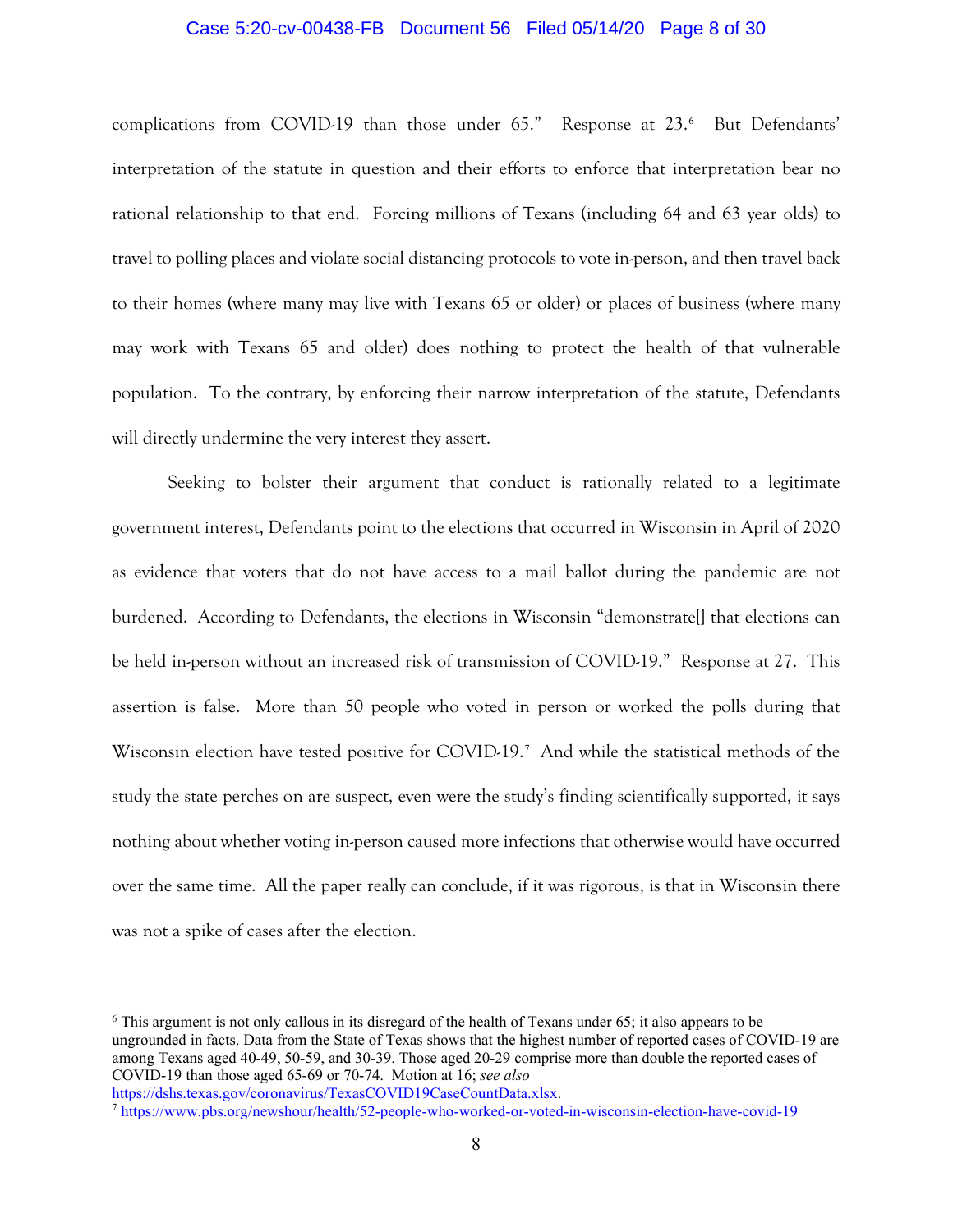## B. Plaintiffs Are Likely to Prevail on their Equal Protection Claims

*a. Defendants' Conduct Violates the Equal Protection Clause on the Basis of Age*

In their Response, Defendants misstate the standard of review for discrimination on the basis of age in the voting rights context, and in any event misapply the standard they purport to apply in these circumstances. Defendants ignore the well-established principle that the right to vote is a "fundamental right," *Harper v. Virginia State Bd. of Elections*, 383 U.S. 663, 667 (1966). Discriminatory classifications that impinge on the fundamental right to vote are subject to heightened scrutiny. *See Jones v. DeSantis*, 950 F.3d 795, 817 ("where a law draws a suspect classification or burdens fundamental rights, we look beyond the benign glance of rational basis and demand a tighter fit between the classification and the government's interests."). In *Jones*, the Eleventh Circuit held that even where states otherwise have a "green light" to deny access to the ballot to all voters, that does not mean that a state has free rein to discriminate between different classes of voters solely on the basis of wealth. *Id.* at 822. Similarly, although the state may be free in the abstract to decline to provide absentee ballots to voters, once it chooses to provide such an alternative means of voting, it cannot draw classifications based solely on age. *See Id.*[8](#page-8-0)

Defendants instead rely on *Kimel v. Florida Bd. Of Regents*, 528 U.S. 62 (2000), an employment law case that has nothing to do with voting rights (or any other fundamental right) to suggest that rational basis review applies. The cases cited by the court in *Kimel* as supporting the

<span id="page-8-0"></span><sup>8</sup> Defendants' reliance on *McDonald v. Bd. of Election Comm'rs of Chi.*, 394 U.S. 802 (1969), cited in the Response at 22 is misplaced. First, *McDonald* was decided before the Twenty-Sixth Amendment was ratified, calling into question its persuasiveness with respect to classifications based on age. Indeed, the Court's holding that the classifications were rational because they were not "drawn on the basis of wealth or race," *id*. at 807, confirms that a classification that are specifically prohibited under the Constitution, like those based on age under the 26th Amendment, demand heightened scrutiny. Second, the Plaintiffs in *McDonald* failed to present evidence that pretrial detainees were effectively prohibited from exercising the right to vote, *id*. at 810, and the Court later acknowledged that had such evidence been presented, as it is here, the case may have come out the other way. *See Goosby v. Osser*, 409 U.S. 512, 522 (1973).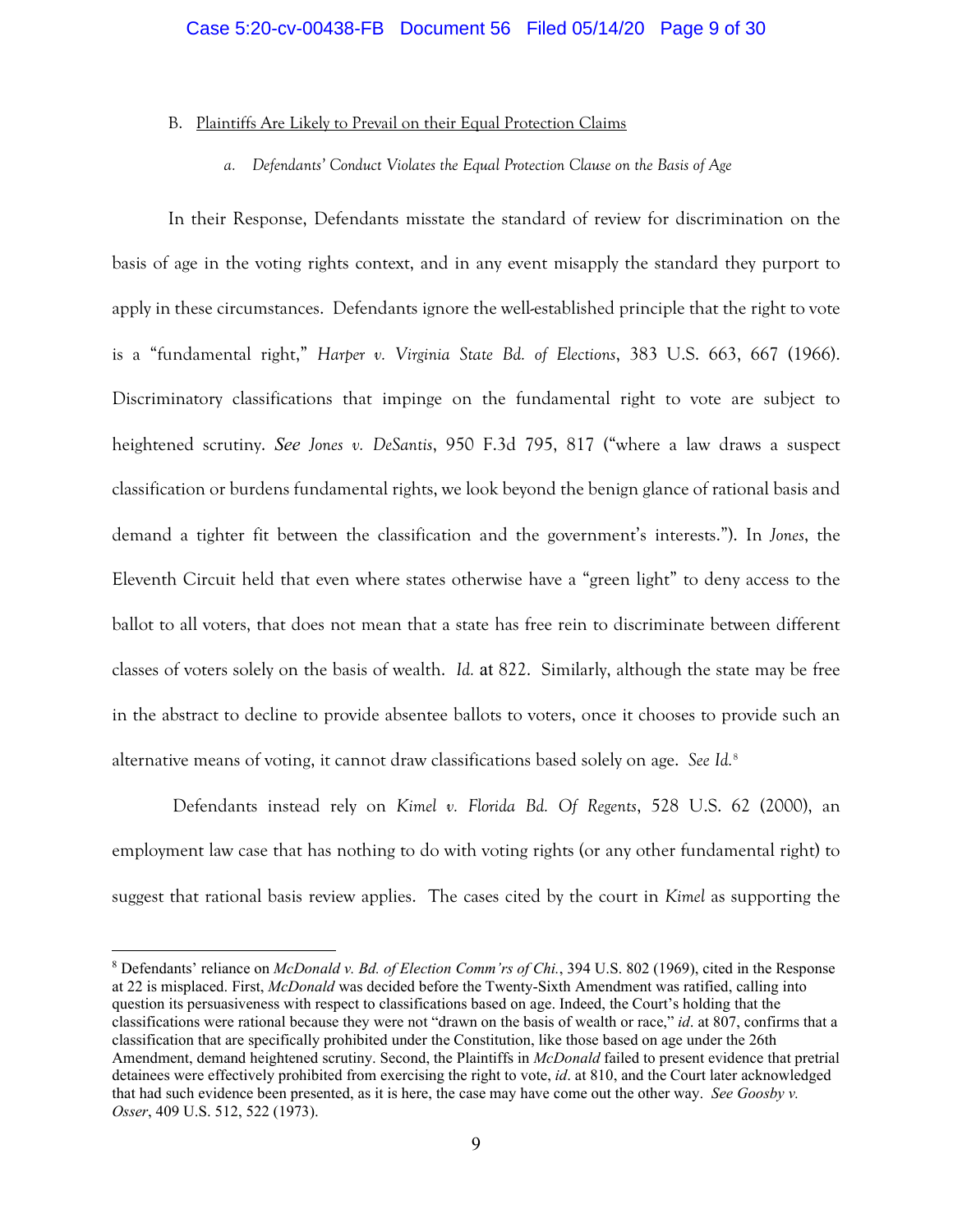## Case 5:20-cv-00438-FB Document 56 Filed 05/14/20 Page 10 of 30

proposition that age discrimination need meet only rational basis review (which included a statute requiring state police officers to retire at age 50, a statute requiring Foreign Service officers to retire at age 60, and a statute that required judges to retire at age 70) only serve to demonstrate *Kimel*'s inapplicability in this case concerning the fundamental right to vote.

Even under the inapplicable standard Defendants advance, however, they have still failed to establish that they have a rational basis for their (incorrect) interpretation of the statute. Defendants assert that the rational basis, pre-COVID-19, for permitting only voters 65 and over to vote by mail is the "everyday barriers to movement, outings, and activity" that they face to a greater degree than young people. Response at 23. Is it really the state's position that the Governor recently issued stay at home orders because of "everyday barriers?" The COVID-19 pandemic is not an everyday barrier.

In fact, Defendants' only argument for why enforcement is rational is that "individuals 65 and over face a greater risk of developing complications from COVID-19 than those under 65." Response 23. But the state offers no evidence for such and anyway, it has not proven that age 65 voters are at a greater risk than age 64, 55 or 50. The fact is, individuals under 65 still face an unacceptable risk of complications and death from COVID-19. And, as discussed above, denying vote by mail to those that live, work, and otherwise interact with and are likely to therefore expose those 65 and older undermines any assertion that enforcement of the state's narrow interpretation of the vote by mail statute is rational.

Given that Defendants cannot meet even the rational basis standard, they certainly cannot meet the test set forth in *Anderson-Burdick*. In *Crawford v. Marion Cty. Election Bd.*, 553 U.S. 181 (2008), on which Defendants rely, the Court found a voter identification law survived *Anderson-Burdick* scrutiny because "[o]rdinary and widespread burdens, such as those requiring 'nominal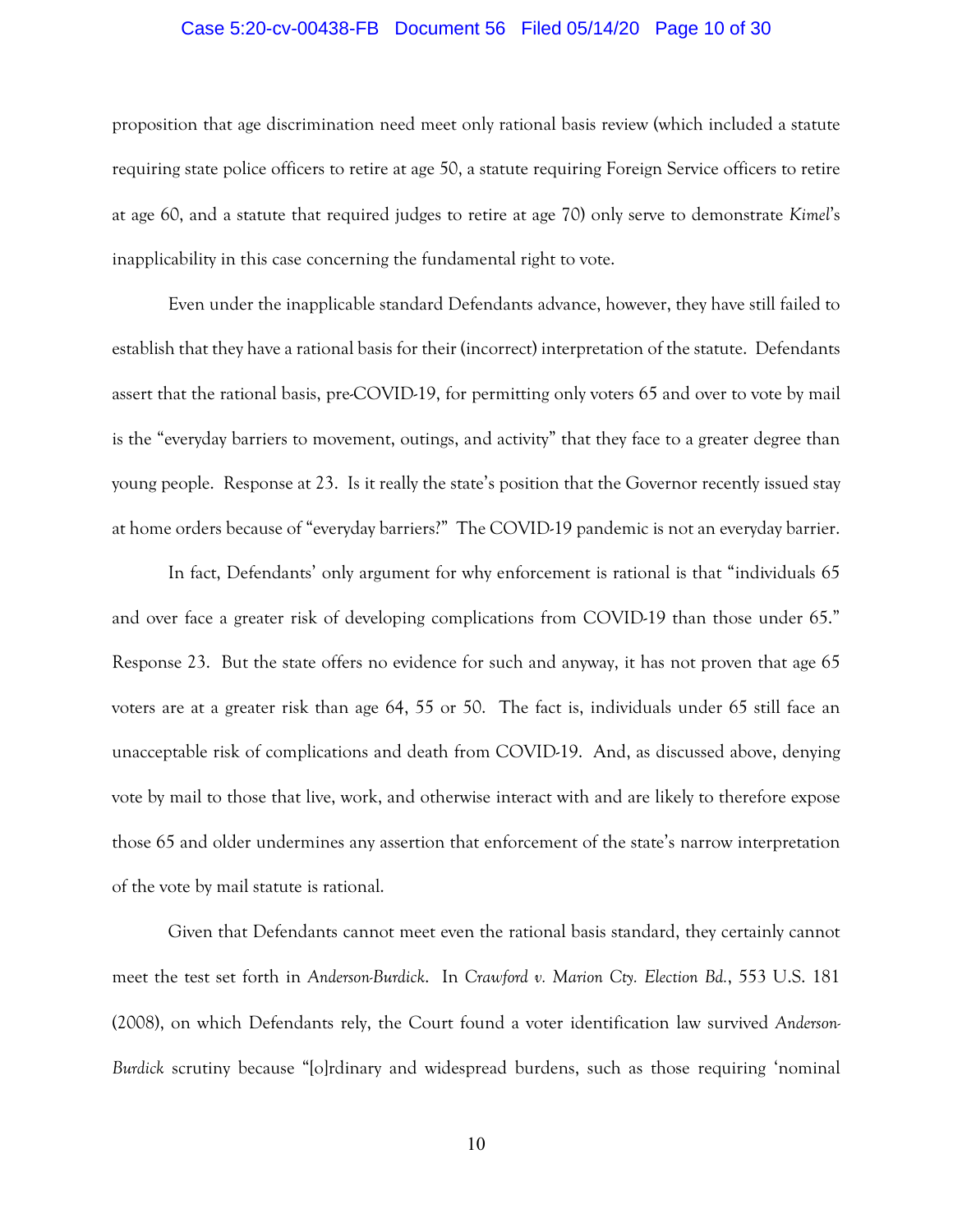## Case 5:20-cv-00438-FB Document 56 Filed 05/14/20 Page 11 of 30

effort' of everyone, are not severe." *Id*. at 197; *see also* Response (quoting *Crawford*'s "ordinary and widespread burden" language. Quite simply, there is nothing "ordinary" about the burden that voting during the global COVID-19 pandemic would impose, and risking one's life (and the lives of anyone with whom one lives, particularly those aged 65 and older) is not a "nominal effort." Moreover, despite Defendants' assertion, Plaintiffs are not asking this Court to "rewrite state election codes," Response at 24 (quoting *Crawford*, 553 U.S. at 197), but rather to enjoin Defendants from imposing on Texas citizens the undue burden of subjecting themselves and their family members to the risk of sickness and death in order to vote during these historic times.

Defendants' other arguments as to why their enforcement of the statute (as they have interpreted it) survives *Anderon-Burdick* scrutiny lack merit. They argue in conclusory fashion that a deluge of mail-in ballots would limit their efforts to prevent voter fraud (Response at 25) but provide no evidence to support that contention. The court in *Veasey v. Abbot*, 830 F.3d 216 (2016) which Defendants themselves cite, warned against invoking "preventing voter fraud as a talisman" against constitutional objections to state statutes concerning voting. *Id*. at 248 n.39. In addition, Defendants also argue that their interpretation of Section 82.003 places no burden on Plaintiffs' right to vote, because it merely "provides another avenue to cast a ballot for members of a community more likely to face special challenges voting in person." Response at 25. But Defendants' argument is little more than semantics–they have provided voters 65 and over a way to avoid contracting COVID-19 while exercising their fundamental right to vote, and denied that option to similarly situated voters under 65.

*b. Defendants' Conduct Violates the Equal Protections Clause on the Basis of Race*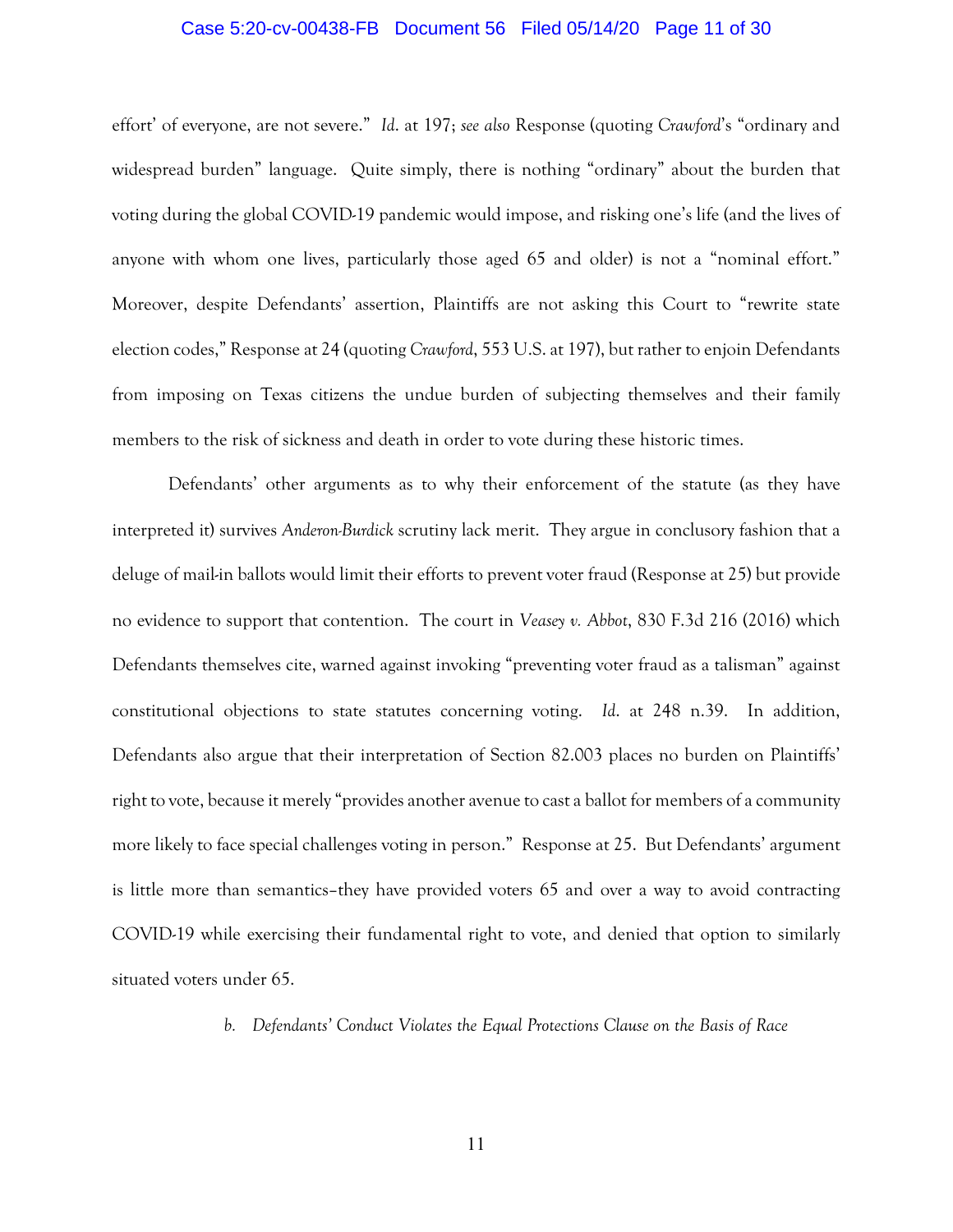## Case 5:20-cv-00438-FB Document 56 Filed 05/14/20 Page 12 of 30

In their Response, Defendants mischaracterize Plaintiffs' claim as a "disparate impact" claim. Id. at 28. As explained in Plaintiffs' Motion, as-applied by Defendants, Texas's mail-ballot eligibility law serves to create classifications that are discriminatory. *Id*. at 30. *Washington v. Davis*, 426 U.S. 229 (1976), which Defendants cite in their Response, is inapposite. *Id*. at 28. In that case, the Supreme Court found that facially neutral laws do not present an equal protection violation based on disparate impact alone. *Washington*, 426 U.S. at 242. The Supreme Court went on to note, however, "an invidious discriminatory purpose may often be inferred from the totality of the relevant facts, including the fact, if it is true, that the law bears more heavily on one race than another." *Id*. The statute at issue here is not facially neutral – it discriminates specifically on the basis of age. In Texas, the population of those under the age of 65 is disproportionately made of members of racial minorities. Motion at 13. Thus, most mail ballots are provided to Texas's seniors who are 65 years of age or older, and Texas' population of voters older than 65 is overwhelmingly Anglo.

### C. Plaintiffs Are Likely to Prevail on their Void for Vagueness and Voter Intimidation Claims

#### *a. Plaintiffs Are Likely to Prevail on their Void for Vagueness Claim*

Notwithstanding Defendants' assertions in the Response, Plaintiffs are likely to succeed on the claim that Section 82.002(a) is unconstitutionally vague under the 14th Amendment.

As an initial matter, Defendants argue that void-for-vagueness challenges in the civil context are disfavored, and cite *Groome Resources, Ltd. v. Parish of Jefferson*, 234 F.3d 192 (5th Cir. 2000), which involved a challenge under the Fair Housing Amendment Act to a local zoning decision. Response at 29 (citing *id*. at 195). As Defendants note, the court in *Groome Resources* noted that the "void-for-vagueness doctrine has been primarily employed to strike down criminal laws." *Id*. at 217. What Defendants ignore, however, is that they themselves are the ones who have invoked criminal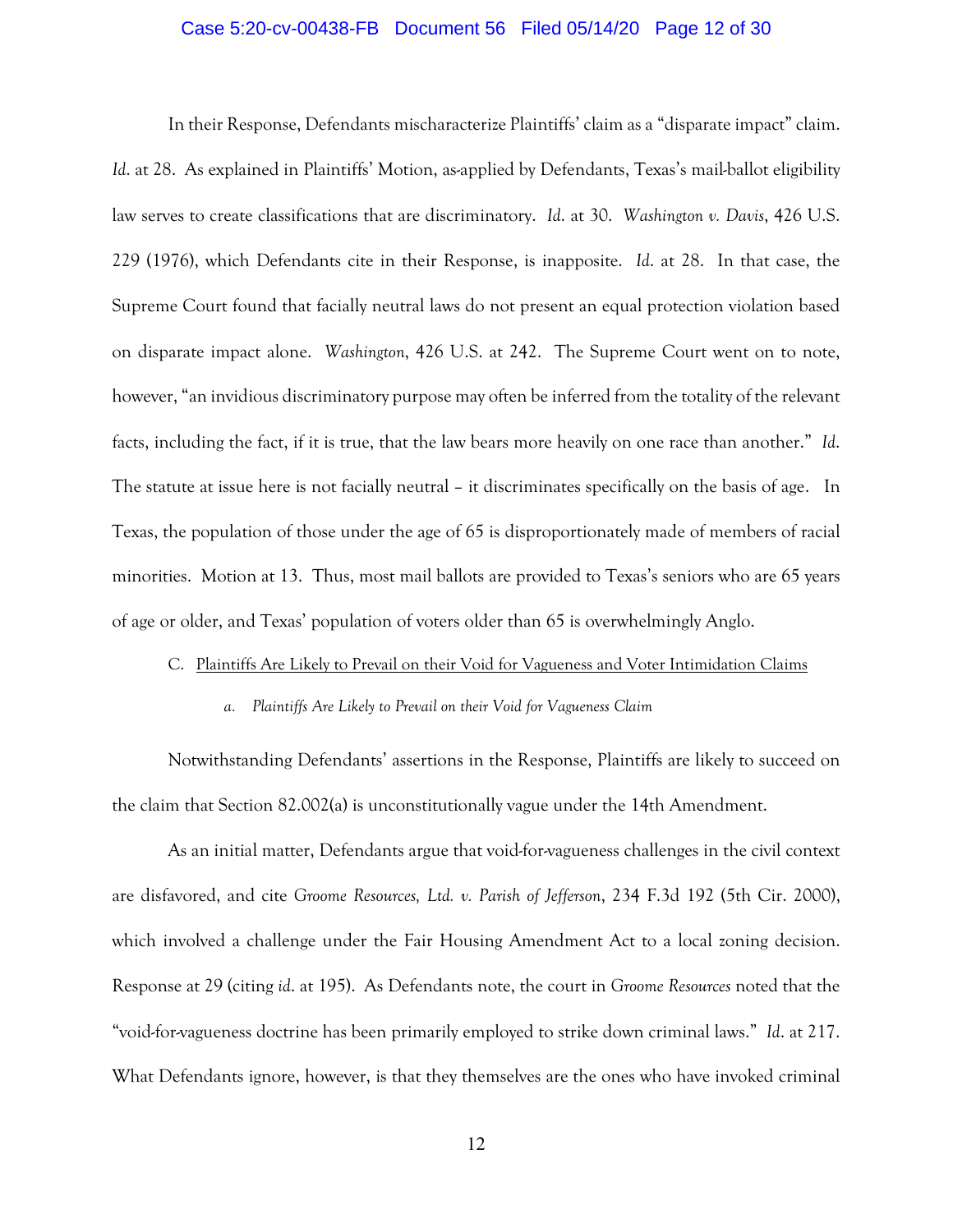## Case 5:20-cv-00438-FB Document 56 Filed 05/14/20 Page 13 of 30

liability in this case through Defendant Paxton's statement. As Judge Sparks in this District has explained, courts in the void-for-vagueness context have "expressed greater tolerance of enactments with civil rather than criminal penalties because the consequences of imprecision are qualitatively less severe." *Inst. for Creation Research Graduate Sch. v. Texas Higher Educ. Coordinating Bd.*, No. A-09- CA-382-SS, 2010 WL 2522529, at \*18 (W.D. Tex. June 18, 2010) (noting that the statute in question in that case was "a civil regulation," that "[n]oncompliance with its standards results not in criminal penalties, but merely in the denial of a certificate of authority to offer a degree," and "[t]hus, a more lenient standard for vagueness applies to the rule") (emphasis added). Defendants here should not be able to raise the specter of criminal liability to intimidate Plaintiffs and third parties, and then contend before this Court that the civil nature of the statute means the Court should engage in a less fulsome analysis of the statute's vagueness.

In addition, Defendants fail to respond to Plaintiffs' argument in the Motion that when a vague statute infringes upon basic First Amendment freedoms, "a more stringent vagueness test should apply.'" *Grayned v. City of Rockford*, 408 U.S. 104, 108–09 (1972); *see also Wollschlaeger v. Governor, Fla.*, 848 F.3d 1293, 1320 (11th Cir. 2017) (finding that "government may regulate in the area of First Amendment freedoms only with narrow specificity," that "the State may not hinge liability on a phrase so ambiguous in nature," that "it most certainly may not do so when devastating consequences attach to potential violations," and striking down the state statute in question).

Nor do Defendants even analyze whether the law encourages or authorizes arbitrary enforcement because it is clear from Defendant Paxton's actions during the state court proceedings and these proceedings that the statute does just that. Defendant Paxton has threatened certain election officials while not addressing others on vote by mail. Due process is violated when a statute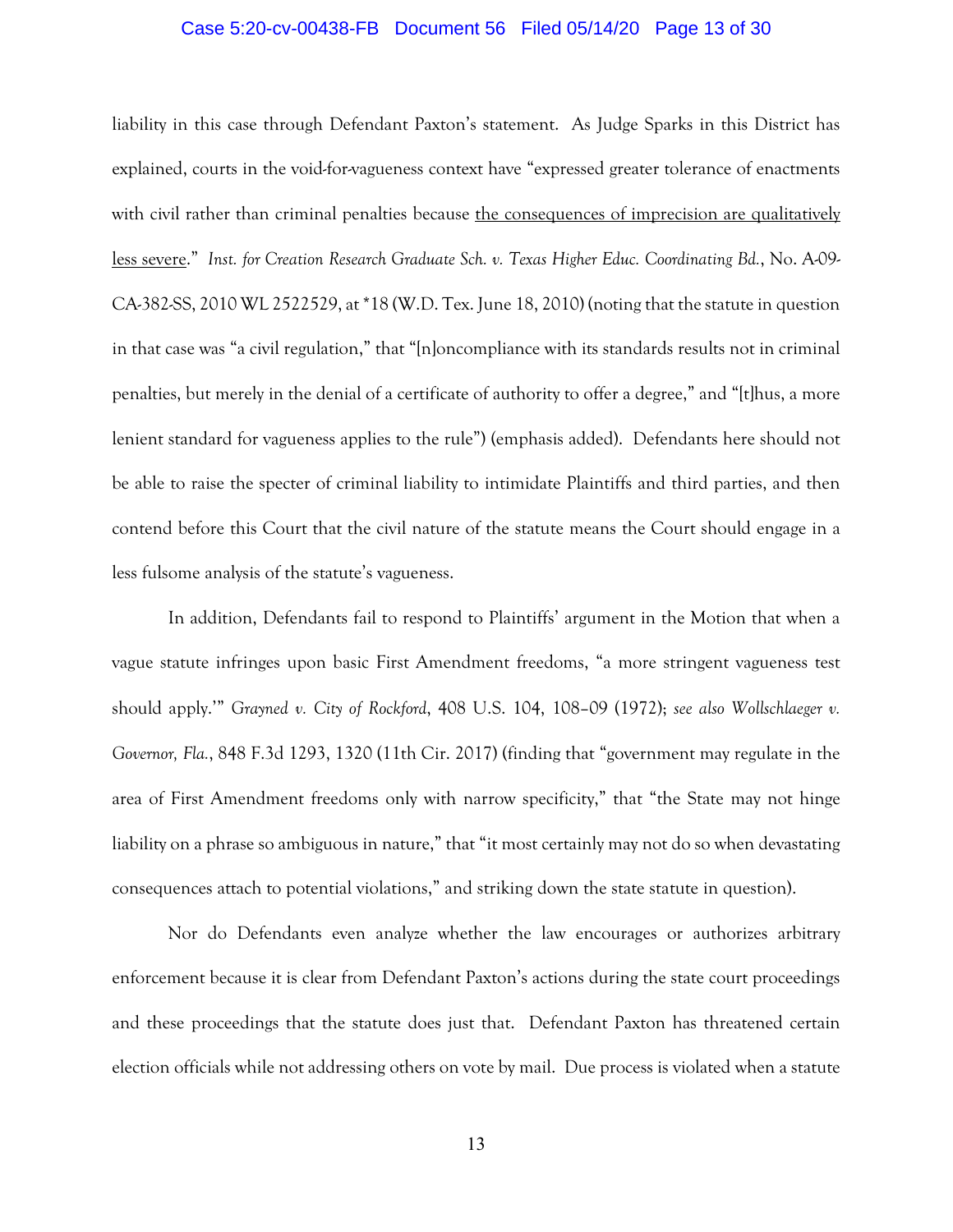## Case 5:20-cv-00438-FB Document 56 Filed 05/14/20 Page 14 of 30

subjects one to criminal liability and provides no standard of conduct or a standard so indefinite that it provides law enforcement officers freedom to react on nothing more than their own beliefs and preferences. *Smith v. Goguen*, 415 U.S. 566, 578 (1974). The vagueness of the statute allows Defendant Paxton, as he has stated, to choose to prosecute some voters on nothing more than what his opinions are regarding a disability or injury. There are no guidelines by the State to determine when a voter has a qualifying injury. The law must be specific enough to give reasonable and fair notice in order to warn people to avoid conduct with criminal consequences. *Smith*, 415 U.S. at 574. In the absence of any such guidelines or specificity, the statute must be void for vagueness.

### b. Plaintiffs Are Likely to Prevail on their Voter Intimidation Claim

Defendants assert that Plaintiffs' Motion "drips with disdain" (Response at 30) regarding Defendant Paxton's decision to release his letter defying the lawful order of a Texas state court and threatening third parties who would seek to exercise their fundamental right to vote under that order. It is Defendants who are acting with disdain in this case, directing that disdain towards the judicial system and Texas voters.

Defendants also contend that Defendant Paxton did not act with the intent to deprive anyone of their vote, but instead was simply "explain[ing]" that, in effect, failure to follow his interpretation of the statute "could implicate the Code's criminal provisions." Response at 31. It strains credulity, however, to accept that Defendant Paxton's decision, as the State's chief law enforcement officer, to invoke criminal liability in a letter, the stated purpose of which was guidance as to whether a voter "may claim a disability entitling the voter to receive a ballot by mail," was not intended as a threat.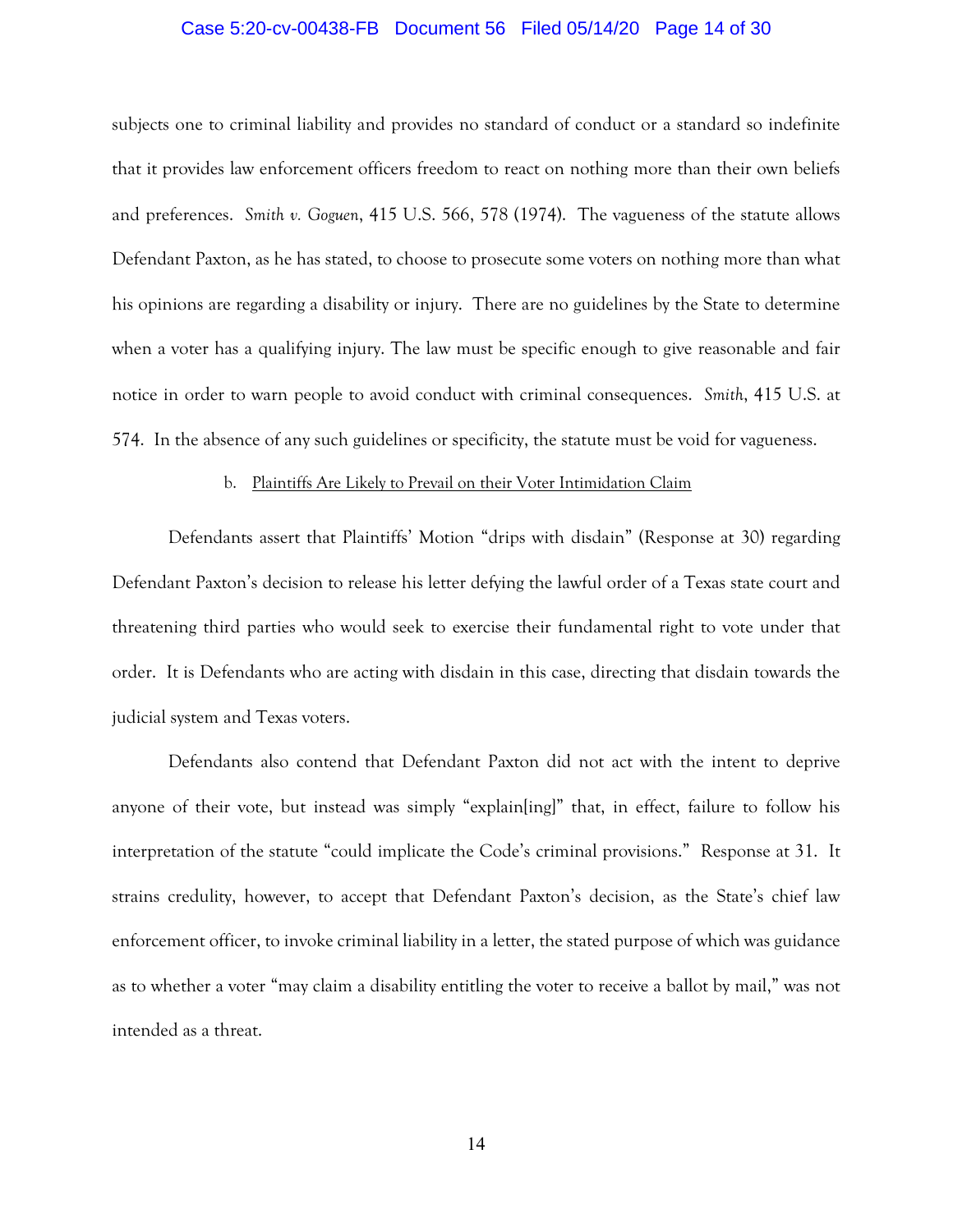## Case 5:20-cv-00438-FB Document 56 Filed 05/14/20 Page 15 of 30

As explained in the Motion (*id*. at 26), Plaintiff must prove the following elements for a claim under § 1985(3): (1) a conspiracy of two or more persons; (2) for the purpose of depriving, directly or indirectly, a person or class of persons of the equal protection of the laws, or of equal privileges and immunities under the laws; and (3) an act in furtherance of the conspiracy; (4) which causes injury to a person or property, or deprives her of a right or privilege of a United States citizen. *See Hilliard v. Ferguson*, 30 F.3d 649, 652– 53 (5th Cir. 1994); *Deubert v. Gulf Fed. Sav. Bank*, 820 F.2d 754, 757 (5th Cir. 1987). Plaintiffs have satisfied all of these elements.

Defendant Paxton worked with employees and other signatures to issue an advisory opinion for the purpose of depriving persons and classes of voters the right to vote. Statements made by Defendant Paxton include: "to the extent third parties advise voters to apply for a mail-in ballot based solely on fear of contracting COVID-19, such activity could subject those third parties to criminal sanctions imposed by Election Code section 84.0041" and that expanding mail ballot eligibility to all Texans "will only serve to undermine the security and integrity of our elections." These statements operate to confuse and discourage voters from seeking mail ballots under the Texas state court order due to prosecution. Indeed, Defendant Paxton has openly attempted to prosecute voters in a plethora of cases before this court unjustly. It goes without saying that using his position as Attorney General to openly threaten voters with possible prosecution is an act in furtherance of this conspiracy to deprive access to the franchise from legal, rightful voters. Plaintiffs are likely to succeed on the merits of their claim that Defendant Paxton's official actions amount to voter intimidation in violation of Title 42 USC § 1985(3).

Second, defendants assert that Defendant Paxton's individual right to free speech would be violated if he were enjoined from threatening voters with prosecution for attempting to vote by mail.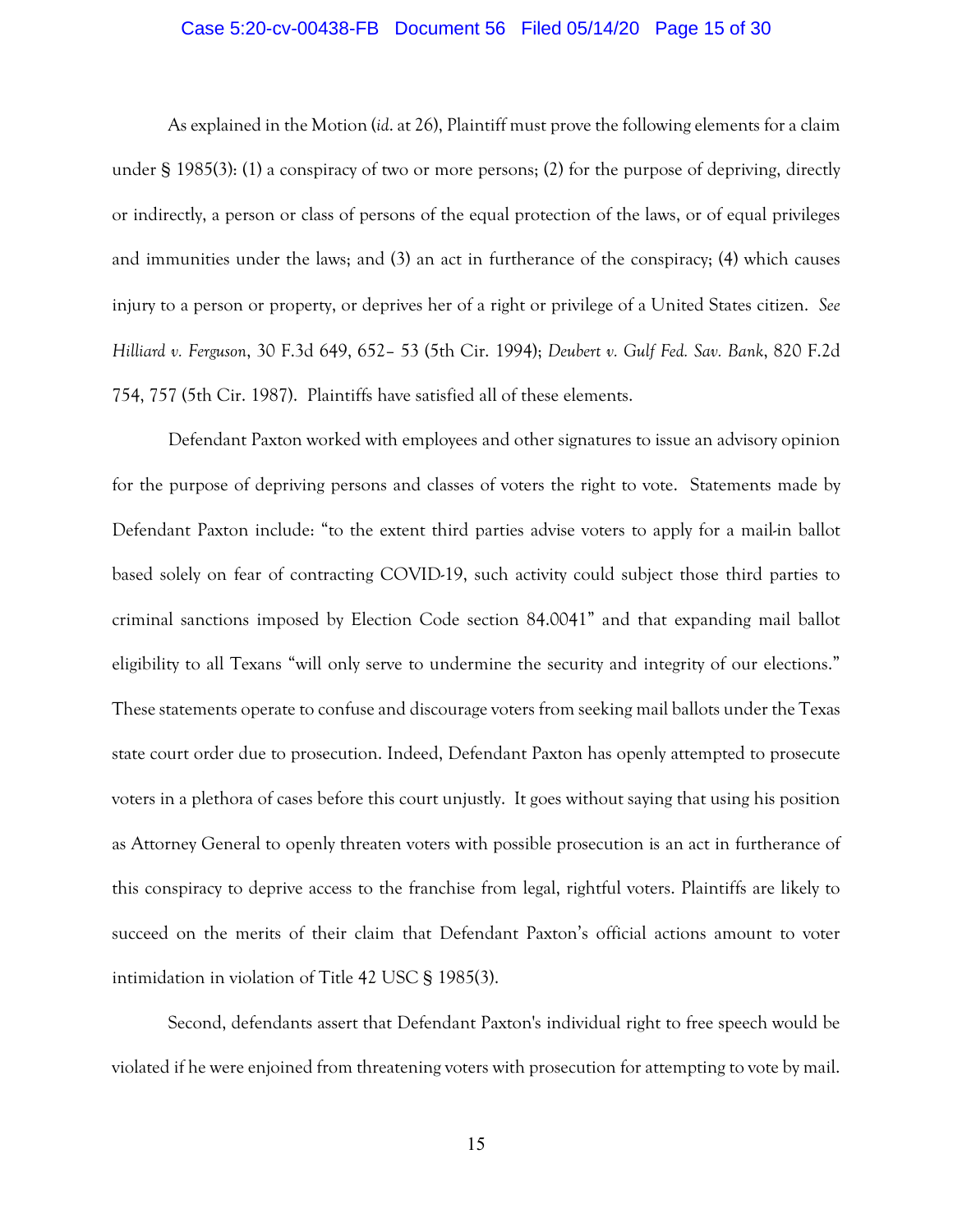## Case 5:20-cv-00438-FB Document 56 Filed 05/14/20 Page 16 of 30

Response at 33. However, when "speech is brigaded with action . . . [t]hey are indeed inseparable." *Brandenburg v. Ohio,* 395 U.S. 444, 456 (1969). Here, Defendant Paxton's overt act is his intimidation of voters. Voter intimidation, encompassing anyone who "intimidates, threatens, coerces, or attempts to intimidate, threaten, or coerce, any other person for the purpose of interfering with the right of such other person to vote or to vote as he may choose," is prohibited by the Voting Rights Act. 18 U.S.C. § 594. In the Fifth Circuit, elected officials' speech is "analogous to that afforded citizens in general," *Rangra v. Brown*, 566 F.3d 515, 517 (5th Cir. 2009), and there is no private citizen or elected official exemption for voter intimidation. See 18 U.S.C. § 594.

#### D. Plaintiffs Are Likely to Prevail on their First Amendment Claims

Defendants suggest that Plaintiffs' free speech rights are not violated, because they are free to continue to advocate that voters to apply for and cast absentee ballots under the state court's order—activity Defendants argue is illegal—despite Defendants' threats that they will be prosecuted for doing so. Indeed, there would be no reason for Defendants' speech if it was not intended to have just such an effect. And, the case Defendants rely on for the proposition that Plaintiffs' right to free speech is not abridged by these threats is inapposite. "[T]here remains an important distinction between a proposal to engage in illegal activity and the abstract advocacy of illegality." *See United States v. Williams*, 553 U.S. 285, 298-99 (2008). In *Williams*, the case defendants cite, the Court held that mere "abstract advocacy" of illegal activity, as opposed to "offers to provide or requests to" engage in illegal activity, "falls well within constitutional bounds." *Id*. at 299. In addition, the imminence requirement for criminal speech to fall outside First Amendment protection is wellsettled; "mere advocacy" or "assembly with others merely to advocate the described type of action" is wholly protected by the First Amendment. *Brandenburg*, 395 U.S. at 449.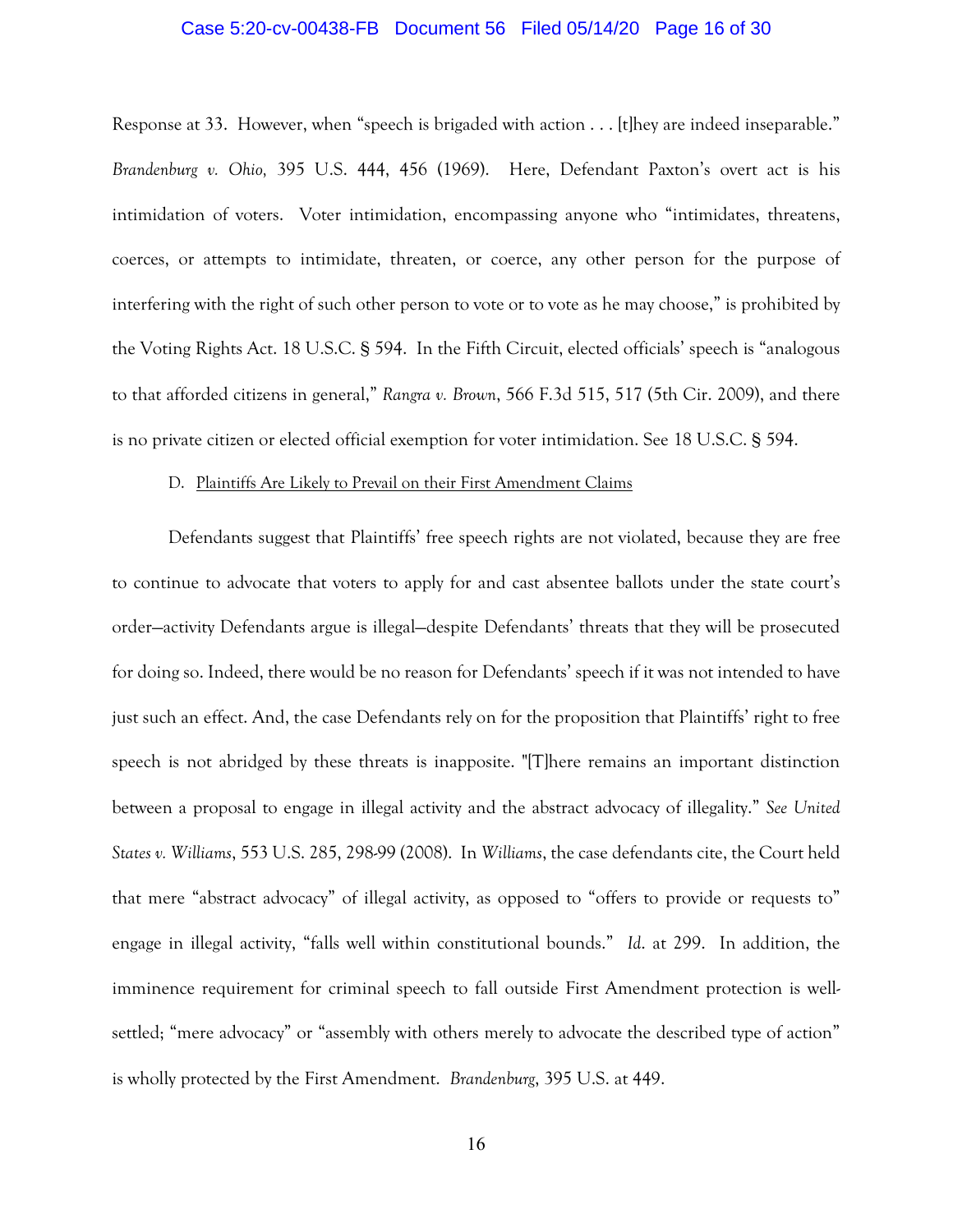## **III. The Public Interest in this Case Is Best Served by Protecting the Rights of the Public rather than the Opinions of State Actors**

The public interest in this case would best be served by protecting the constitutional rights of Texas voters, rather than the policy whims of one State executive branch official. An "injunction[] protecting First Amendment freedoms," such as the one sought by Plaintiffs, is "always in the public interest." *Texans for Free Enter. v. Texas Ethics Comm'n*, 732 F.3d 535, 539 (5th Cir. 2013); *see also Valley v. Rapides Parish School Bd.*, 118 F.3d 1047, 1056 (5th Cir. 1997) (affirming the district court's finding that "the public interest would be undermined if the unconstitutional actions of the [defendant] were allowed to stand" and that "the public interest is enhanced" where an injunction requires "comport[ment] with basic protections of due process to which all citizens are entitled").

The cases Defendants rely on in their Response are not to the contrary. In *Maryland v. King*, 567 U.S. 1301 (2012), the irreparable harm that would have resulted from an injunction preventing the state from collecting DNA samples from individuals charged with (but not convicted of) certain crimes would have been the deprivation of "a valuable tool for investigating unsolved crimes and thereby helping to remove violent offenders from the general population." *Id*. at 1301. The Court went on to that "[c]rimes for which DNA evidence is implicated tend to be serious, and serious crimes cause serious injuries," and an injunction should not issue because failing to "prevent these injuries constitutes irreparable harm." *Id*. (emphasis added). Thus, the Supreme Court's decision makes clear that it is public health and safety, not blind enforcement of edicts from state executive branch actors, that represents the public interest. In *Abbott v. Perez*, 138 S. Ct. 2305 (2018), in which the plaintiffs challenged the state's redistricting decisions, the Supreme Court noted that State "needed usable plans for its rapidly approaching primaries" and characterized the injunction sought by the plaintiffs as "for all intents and purposes . . . barring the State from conducting this year's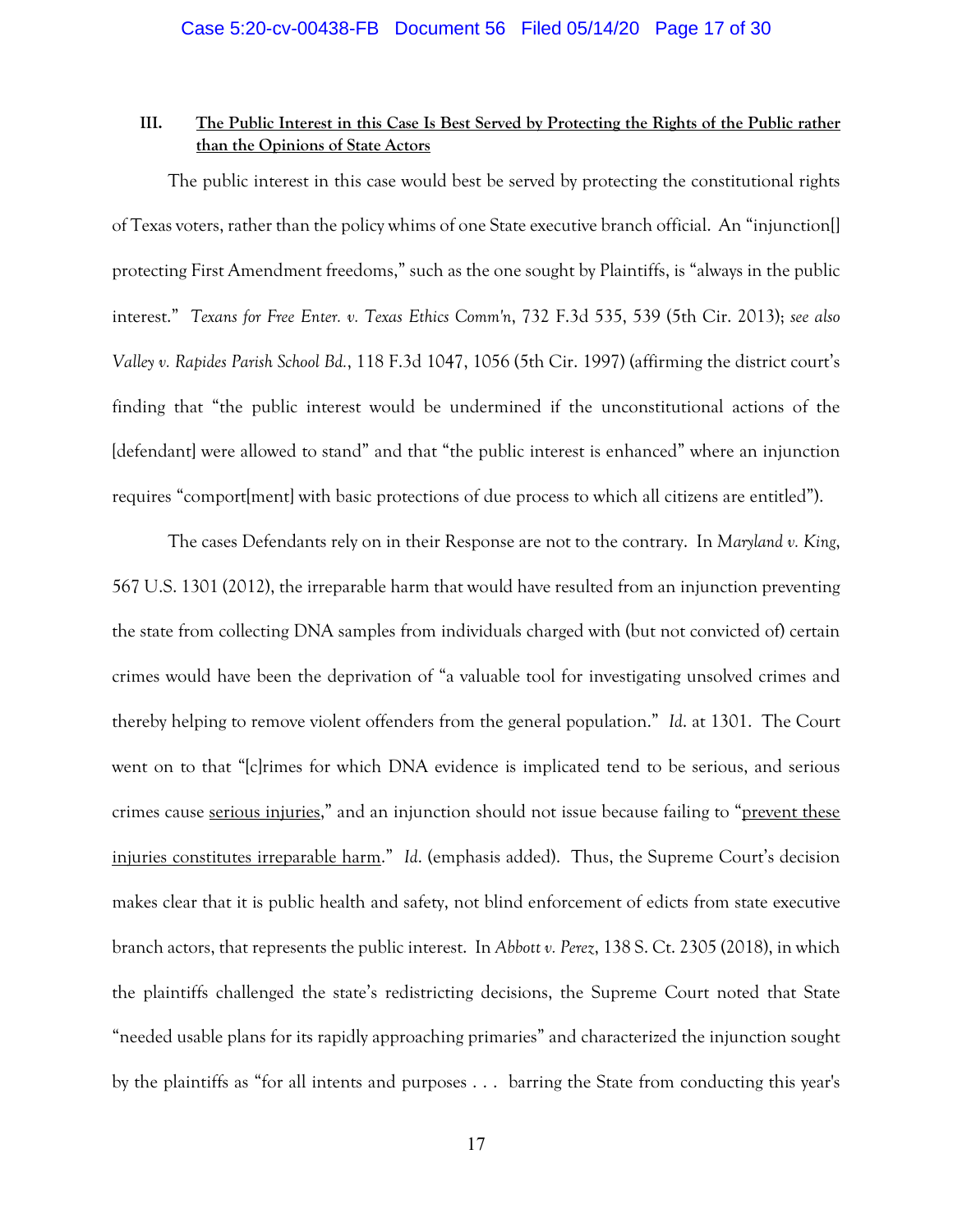## Case 5:20-cv-00438-FB Document 56 Filed 05/14/20 Page 18 of 30

elections pursuant to a statute enacted by the Legislature." *Id.* at 2323. By contrast, in this case, Plaintiffs do not seek to enjoin the State from conducting their election or to invalidate its vote-bymail regime, but instead to prevent the state from unconstitutionally denying Texas voters access to either. And in *Planned Parenthood of Greater Texas Surgical Health Servs. v. Abbott*, 734 F.3d 406 (5th Cir. 2013), the substantial interests at issue was not simply enforcement of the law, but rather "regulating the medical profession," and noted that the regulations in question were "designed to foster the health" of Texas women. *Id*. at 411.

If the public interest at issue is, as Defendants suggest, citizens' "confidence in the evenhanded application of the State's election laws in these precarious times" (Response at 36) and Defendants oppose allowing everyone at risk of COVID-19 infection (rather than only those 65 and over) to vote by mail, then granting Plaintiffs' injunction would further that public interest.

## **IV. An Injunction Should Issue Now, at this Point in the Election Cycle, before the Defendants Cause Any Further Irreparable Harm**

The Court should issue an injunction now, with more than two months before the run-off election and five months before the general election, before Defendants' conduct can cause any further irreparable harm. Ironically, it is Defendants who argue both that there is sufficient time for the State to come up with remedial measures to allow voters to safely vote (Response at 2-3 (arguing that voters "will be able to safely case an in-person ballot," despite admitting that the Defendant Hughs has yet to provide guidelines which will help achieve such a safe election)), and that it is "too late" for a federal court to issue an injunction protecting Texas voters (Response at 35). Yesterday, in a filing to the Texas Supreme Court, the state argued that the current circumstances were urgent. The fact is that counties throughout the state have been following the state court injunction order for weeks, it is the state who now wishes to upset the election process.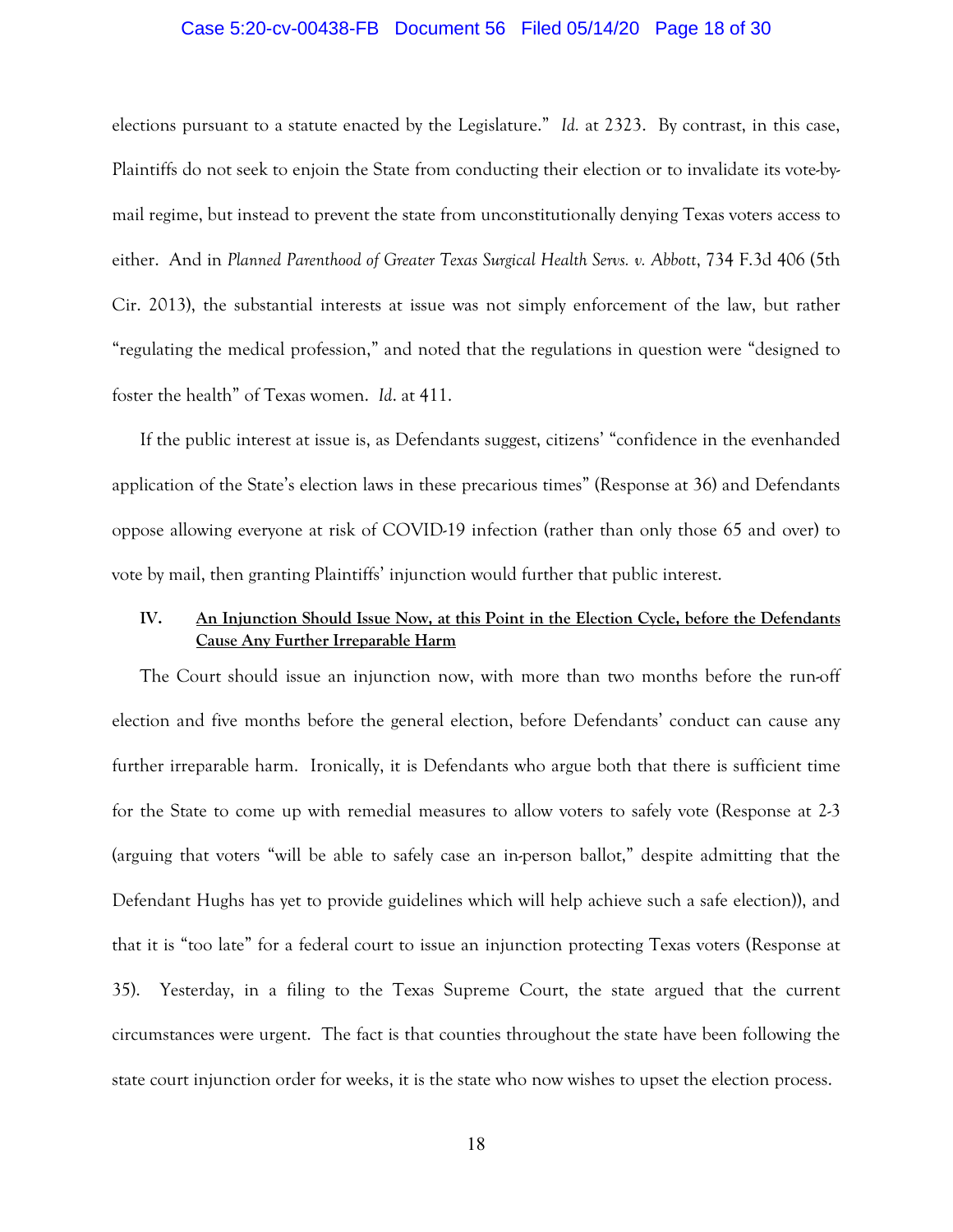## Case 5:20-cv-00438-FB Document 56 Filed 05/14/20 Page 19 of 30

Defendants suggest that the injunction Plaintiffs seek "threaten[s] to create chaos and uncertainty" in Texas's election system as mail-in ballot applications are being returned, and Defendants argue that they are interested in preserving the "uniformity" of elections during the COVID-19 crisis. Response at 3, 5. But it is the currently existing chaos, caused by Defendant Paxton avoidance of the orders of the state judiciary, that prompted Plaintiffs to seek this injunction. If Defendants complaint is one of a lack of certainty, then the Plaintiffs' proposed injunction provides the remedy.

Moreover, Defendants cannot complain now that there is no sufficient time for this Court to issue an injunction, given that it is Defendants themselves who have ignored a Texas state court's ruling requiring the very same relief. To allow Defendants to manufacture a basis to deny an injunction based on temporal impossibility would undermine the authority of both the Texas state court which has already enjoined the Defendants and this Court.

The cases Defendants cite are not to the contrary and, in fact, support Plaintiffs. In *Republican Nat'l Comm. v. Democratic Nat'l Comm.*, 140 S. Ct. 1205 (2020), the Supreme Court issued its ruling on the day before the election. *Id*. at 1207. In any event, it is the State in this case who is trying to upset the election process that has been followed in counties around the state since Judge Sulak's order. Plaintiffs filed this case the day after the *Republican Nat'l Comm.* opinion was issued, but just a few days later, Plaintiffs obtained relief under state law in state court. When Defendant Paxton attempted to upset this state court order and sent a memo threatening election officials, voters and political advocacy groups, Plaintiffs here immediately moved for Preliminary Injunction. To follow its arguments to conclusion, Defendants would never find an appropriate time when Plaintiffs could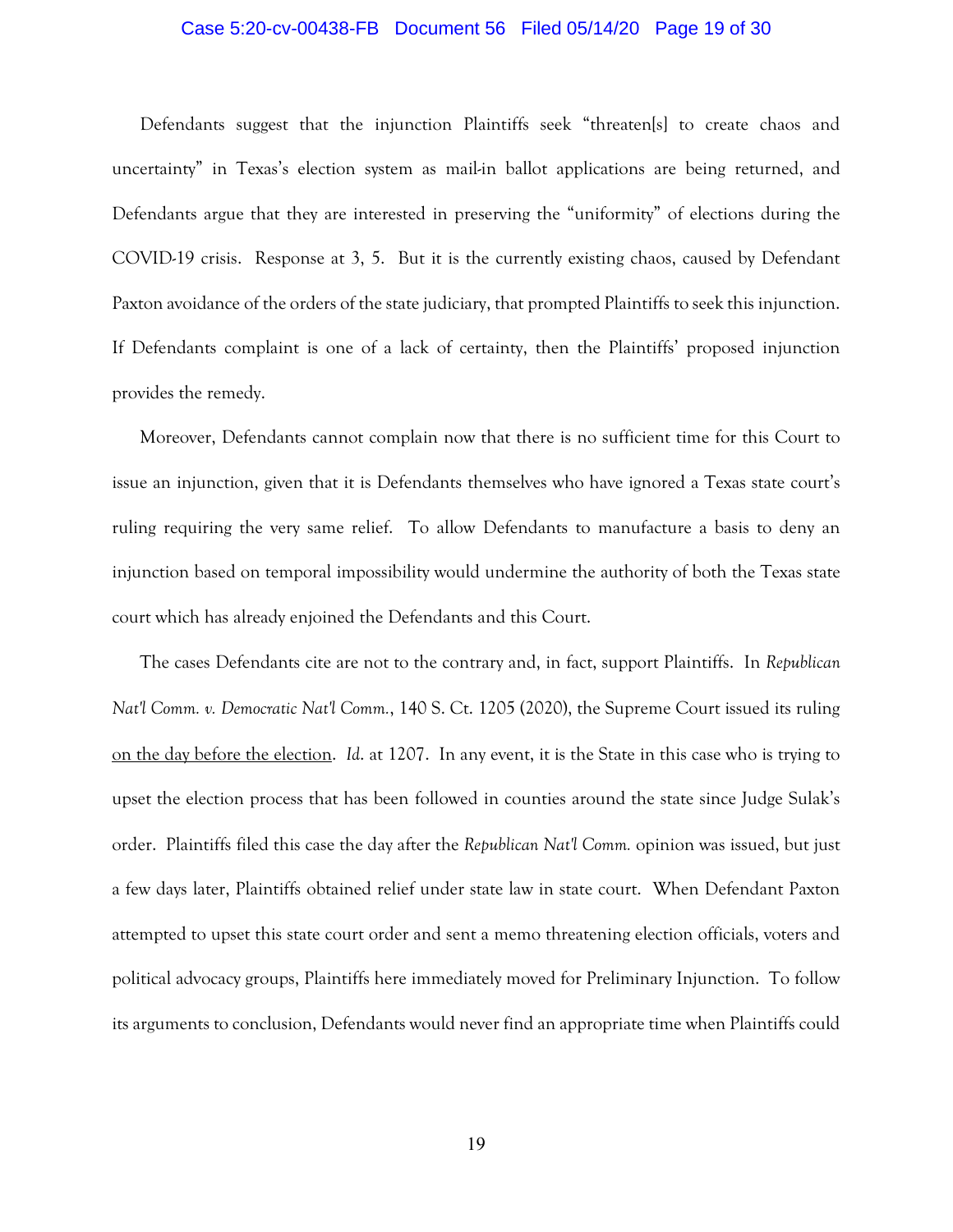## Case 5:20-cv-00438-FB Document 56 Filed 05/14/20 Page 20 of 30

vindicate their federal right; which, of course is the point. The State executive officials hope to govern unencumbered by any orders of the state or federal judiciary.

# **V. Plaintiffs' Proposed Injunction Is Tailored to the Specific Harm, and the Reason for its Breadth (if Any) Can Be Traced to the Wide Reach of Defendants' Conduct**

As an initial matter, the injunction Plaintiffs seek does not suffer from overbreadth. Contrary to Defendants' contention (Response at 36), the Fifth Circuit has frequently upheld enforcement of injunctions which impact non-plaintiffs outside of the class action context. *See, e.g.: Villas at Parkside Partners v. City of Farmers Branch, Texas*, 726 F.3d 524, 539 (5th Cir. 2013) (enjoining a city housing ordinance where plaintiffs did not sue as a class); *United States v. McLeod,* 385 F.2d 734, 746-47 (5th Cir. 1967) (precluding enforcement of local law in order to protect the civil rights of "citizens generally); *United States v. Wood*, 295 F.2d 772, 781 (5th Cir. 1961) (creating a cause of action for the government to assert the voting rights of all African-American citizens registered to vote). [9](#page-19-0) Indeed, in *Veasey*, the voter ID case, the Fifth Circuit *en banc* adopted relief for individual voter Plaintiffs that applied state-wide. 830 F..3d at 272.

Defendants also complain in their response that because equal treatment could supposedly be achieved by withdrawing the right to vote by mail from every registered Texas voter, this Court cannot issue an injunction requiring Texas to offer vote by mail ballots to all Texas voters. Response at 36-37. As an initial matter, this argument rings hollow given Texas's repeatedly

<span id="page-19-0"></span><sup>9</sup> The case on which Defendants rely in making this argument, *In Re. Abbott,* does not stand for the broad proposition that district courts lack the authority to issue injunctions like the one sought in this case. In *In re Abbott*, the appellate court merely found in that specific case that "The district court lacked authority to enjoin enforcement of [the challenged statute] as to anyone other than the named plaintiffs," *In re Abbott*, 954 F.3d 772, 786 (5th Cir. 2020) (emphasis added), and did not, as Defendants suggest, announce a general rule that "a district court lacks the authority" to do so under any circumstances (Response at 36 (emphasis added)).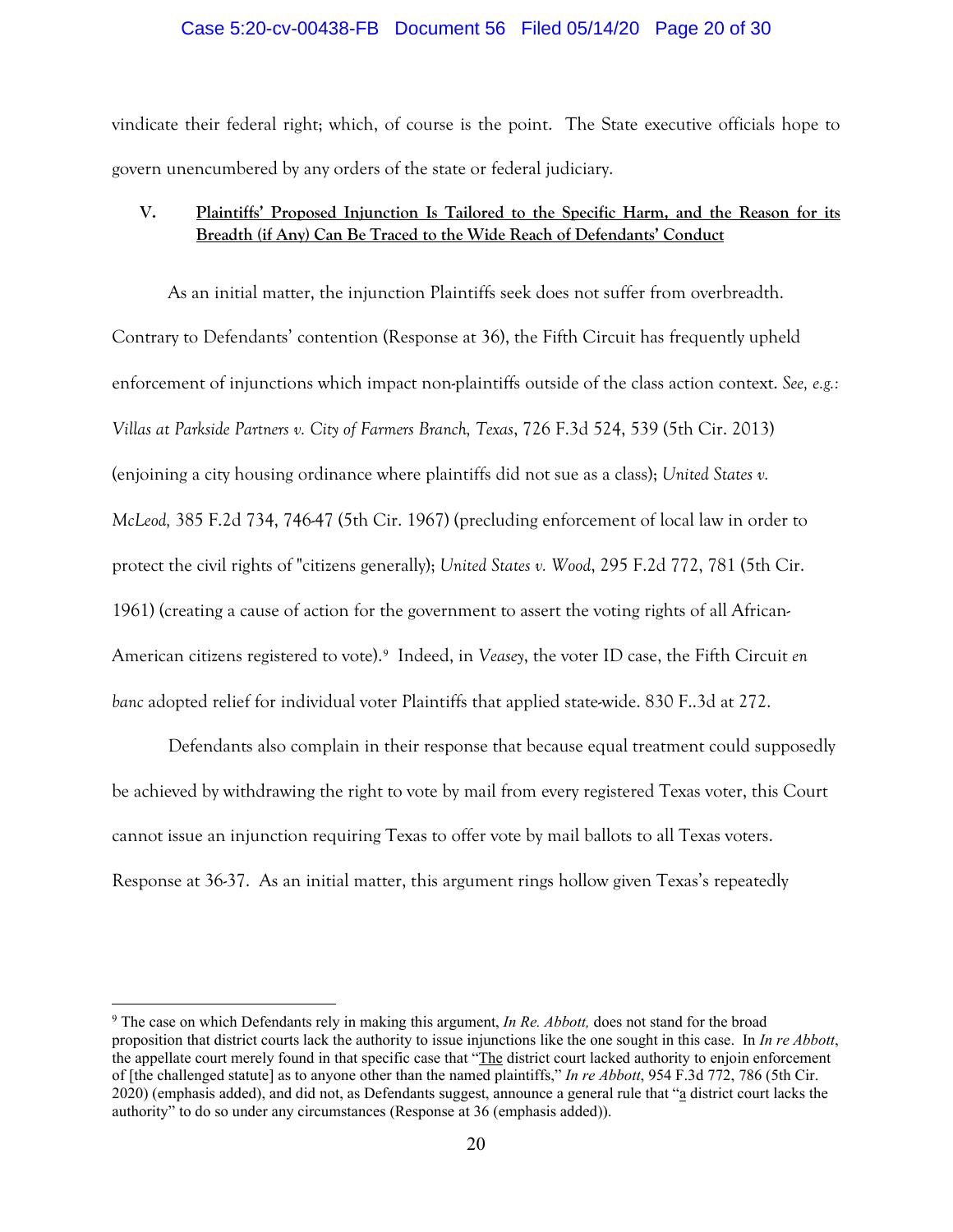## Case 5:20-cv-00438-FB Document 56 Filed 05/14/20 Page 21 of 30

expressed interest in protecting the health of its voters 65 and older (although apparently not the health of its voters younger than 65).

Moreover, as the Court in *Sessions v. Morales-Santana* (cited by Defendants) noted, "[o]rdinarily . . . 'extension,' rather than nullification, is the proper course." 137 S. Ct. 1678,1699 (2017). The Court in *Morales-Santana* noted that a court "can" withdraw benefits from the favored class (not that it must), held that" [t]he choice between these outcomes is governed by the legislature's intent," and cited a number of cases in which the Court struck discriminatory exceptions denying benefits to discrete groups, which meant benefits previously denied were extended." *Id*. at 1699 (emphasis added). Whatever the meaning of the disability exception in Tex. Elec. Code Section 82.002, it cannot be true that the Legislature explicitly decided that Texans must vote in person during pandemic circumstances. In this case, the legislature's intent in creating the statute is clear: to expand the right to vote. This Court need look no further than to the State's own Response, in which Defendants contend that the "State's decision to allow older Texans to vote by mail without extending that privilege to everyone is a rational way to facilitate exercise of the franchise for Texans who are more likely to face everyday barriers to movement, outings, and activity than younger people." *Id*. at 23 (emphasis added). According to Defendants themselves then, the Legislature intended the statute to expand, not limit, the franchise in Texas, and thus the Court has clear guidance to extend, rather than nullify, the right to vote by mail.

## **VI. This Court Should Not Abstain Where, as Here, Plaintiffs Have Cognizable Federal Constitutional Claims and Failure to Remedy Them Would Cause Irreparable Harm**

Abstention in this case is improper as the state law determination will not moot nor present in a different posture the federal constitutional questions raised by Plaintiffs. Plaintiffs allege clear violations of their federal constitutional rights under the Equal Protection Clause and Twenty-Sixth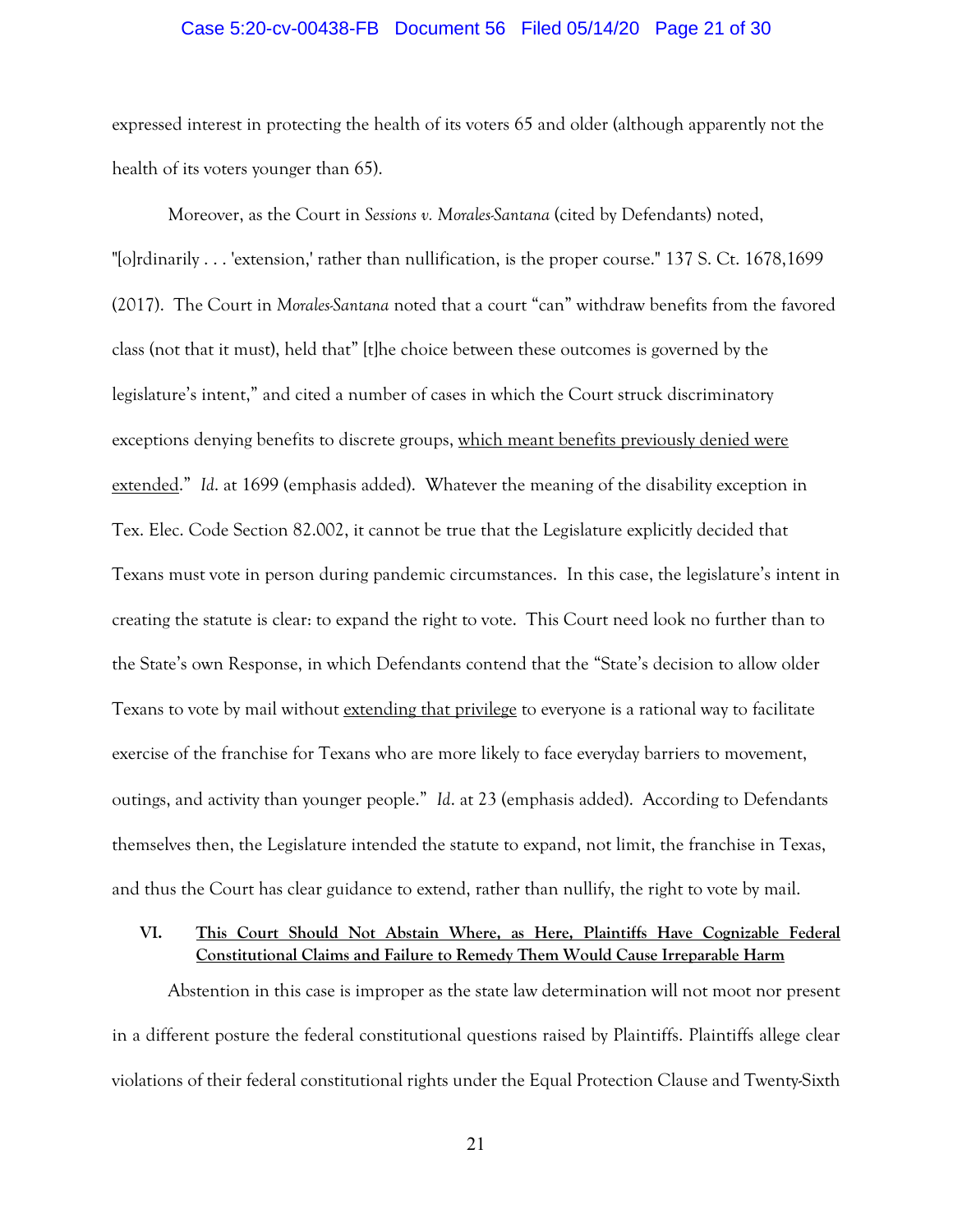## Case 5:20-cv-00438-FB Document 56 Filed 05/14/20 Page 22 of 30

Amendment that stand regardless of resolution of the state law question, which only bears on one of Plaintiffs claims. Unlike the Defendants' contention, resolution of this issue, however, is neither "dispositive of the case" before this Court, nor would its resolution "materially alter the constitutional questions presented" by Plaintiffs' claims. *Siegel v. LePore*, 234 F.3d 1163, 1174 (11th Cir. 2000). Regardless of whether the challenged provision of Texas Election Code is resolved in Texas state court, and there is no indication that such clarification will come soon. Furthermore, the evidence questions whether the state's executive branch would follow such a ruling anyhow, it did not the trial court's injunction. Meanwhile, Texas voters are waking every day to make the choice to request a mail ballot and have it rejected (and be criminally prosecuted) or wait further and potentially request the ballot too late or do so with an avalanche of others that overloads the electoral system. the orderly administration of the election requires resolution now. The state has had ample opportunity to resolve the state law legal issues and has not done so; indeed executive branch officials have thwarted such timely resolution. The question of whether the current circumstances violate the U.S. constitution remains and must be answered by this Court.

Abstention is also improper because the July run-off election is weeks away. There is no guarantee that the state court proceedings will have resolved the issue before this election, leaving Plaintiff's federal constitutional rights in limbo and violated. "The abstention doctrine is not an automatic rule applied whenever a federal court is faced with a doubtful issue of state law; it rather involves a discretionary exercise of a court's equity powers." *Baggett v. Bullitt*, 377 U.S. 360, 375 (1964). In fact, the stay of a federal decision is "an extraordinary and narrow exception to the duty of a District Court to adjudicate a controversy properly before it." *County of Allegheny v. Frank Mashuda Co.*, 360 U.S. 185, 188 (1959) (quoted in *Colorado River Water Conservation District v. United*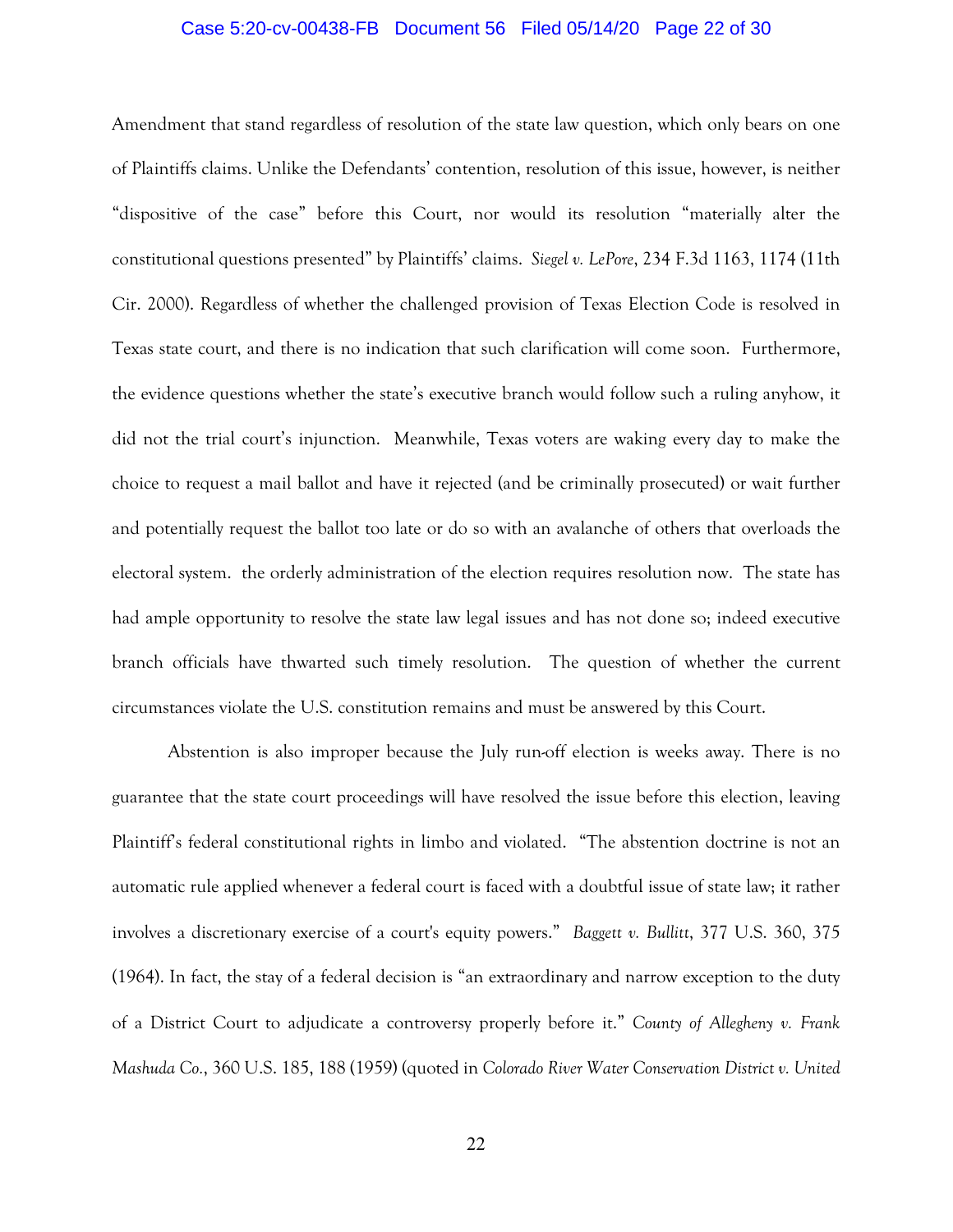## Case 5:20-cv-00438-FB Document 56 Filed 05/14/20 Page 23 of 30

*States*, 424 U.S. 800, 813 (1976)). "[A]bstention is the exception rather than the rule." *Duncan v. Poythress*, 657 F.2d 691, 697 (5th Cir. 1981).

Defendants inaptly argue that the Plaintiffs have "manufactured uncertainty about eligible to vote by mail," yet the Defendants, especially Defendant Paxton's communication with the public and election officials through non-binding statements regarding vote by mail are the reason that there is uncertainty about voting by mail. Response at 9. The state's own petition to the Texas Supreme Court filed yesterday all but acknowledges that the vast majority of the voters in the state live in counties which are following Judge Sulak's ruling. Defendants are the ones who want to disrupt the status quo, and short of that, cloud the election machinery with threats of criminal prosecution. Defendant's argument in favor of this court granting abstention precariously sits on a mountain of "mights" about the possibilities stemming from a state court proceeding, none of which directly influence the federal constitutional claims. Plaintiffs allege prima facie discrimination on the basis of age in violation of the U.S. constitution, a claim that only this court can resolve. Abstention is inappropriate in this case, for the same reason that it is "particularly inappropriate" in voting cases. *See Siegel*, 234 F.3d at 1174. Constitutional "deprivations may not be justified by some remote administrative benefit to the State." *Harman*, 380 U.S. at 542. As such, abstention is improper.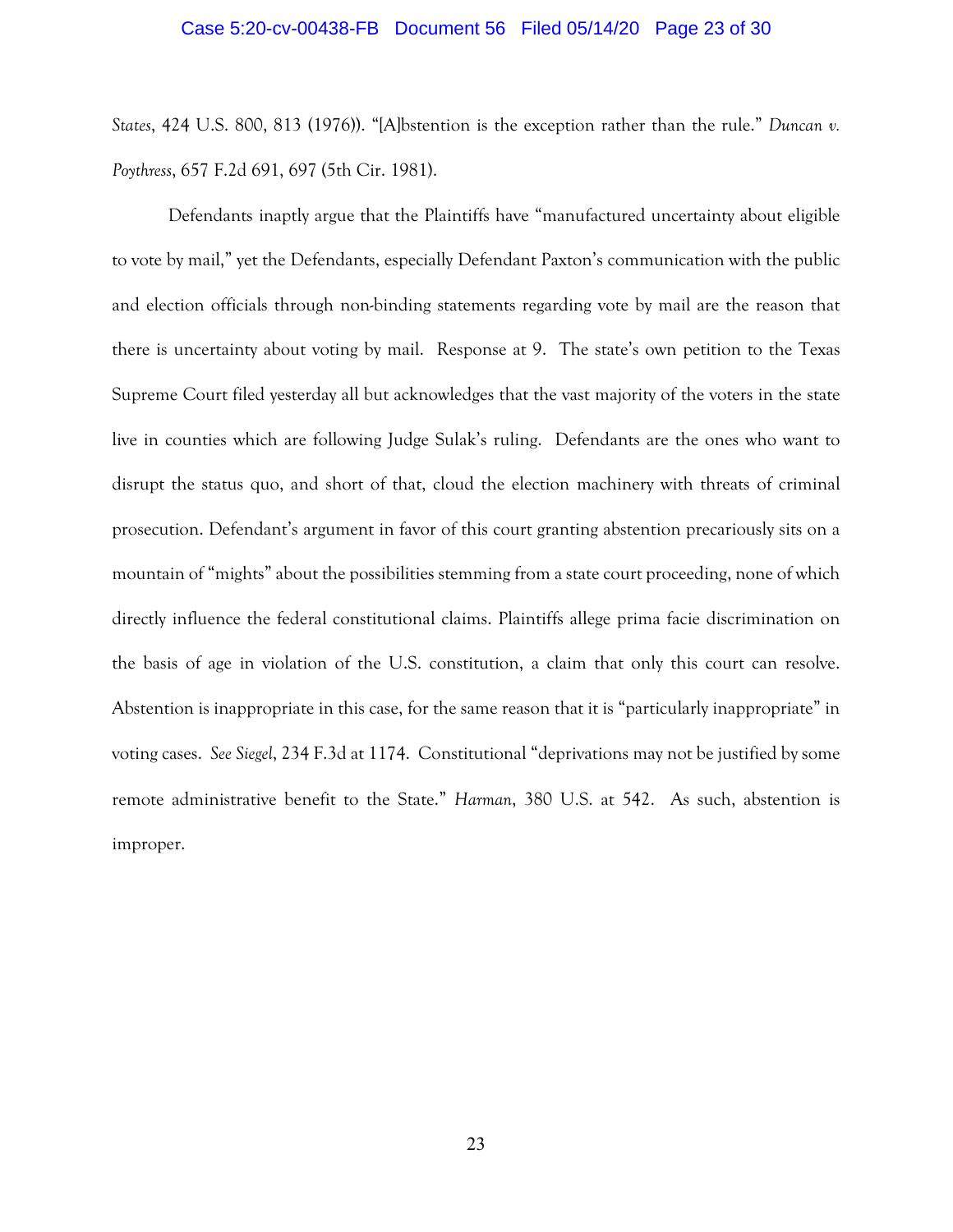## **VII. The State Defendants Cannot Claim Sovereign Immunity**

In their Response, Defendants argue that the State Defendants (*i.e.*, Defendants Abbott, Paxton, and Hughs) have sovereign immunity because they do not enforce the Texas Election Code, and thus the *Ex Parte Young* Doctrine does not apply. Response at 12-17. This argument is meritless.

*Ex Parte Young* provides an exception to sovereign immunity when the defendant enforces the challenged statute "by virtue of his office." *City of Austin v. Paxton*, 943 F.3d 993, 997 (5th Cir. 2019). Ex Parte Young requires two analyses: first, a "straightforward inquiry into whether the complaint alleges an ongoing violation of federal law and seeks relief properly characterized as prospective," and second, consideration of whether the official in question "has a 'sufficient connection [to] the enforcement' of the challenged act." *Id*. The Complaint in this case alleges numerous violations of federal law and seeks prospective relief (*see generally,* Compl.), and, as explained below, all of the State Defendants have a sufficient connection to the enforcement of the Texas Election Code.

As to Defendant Hughs, the Fifth Circuit has already determined, in another case, that "[t]he facial invalidity of a Texas election statute is, without question, fairly traceable to and redressable by the State itself and its Secretary of State, who serves as the 'chief election officer of the state."" *OCA-Greater Houston v. Texas*, 867 F. 3d 604, 613 (5th Cir. 2017). In *OCA-Greater Houston*, the court found that because the Secretary of State is Texas's Chief Election Officer and is required to "obtain and maintain uniformity in the application, operation, and interpretation of" the Texas Election Code, Tex. Elec. Code § 31.003, the Secretary was positioned to redress the plaintiffs' injuries caused by a generally applicable election law. *Id*.; *see also United States v. Texas*, 422 F. Supp. 917, 921 (S.D. Tex. 1976) (rejecting motion to dismiss in case regarding Texas election law by Texas Secretary of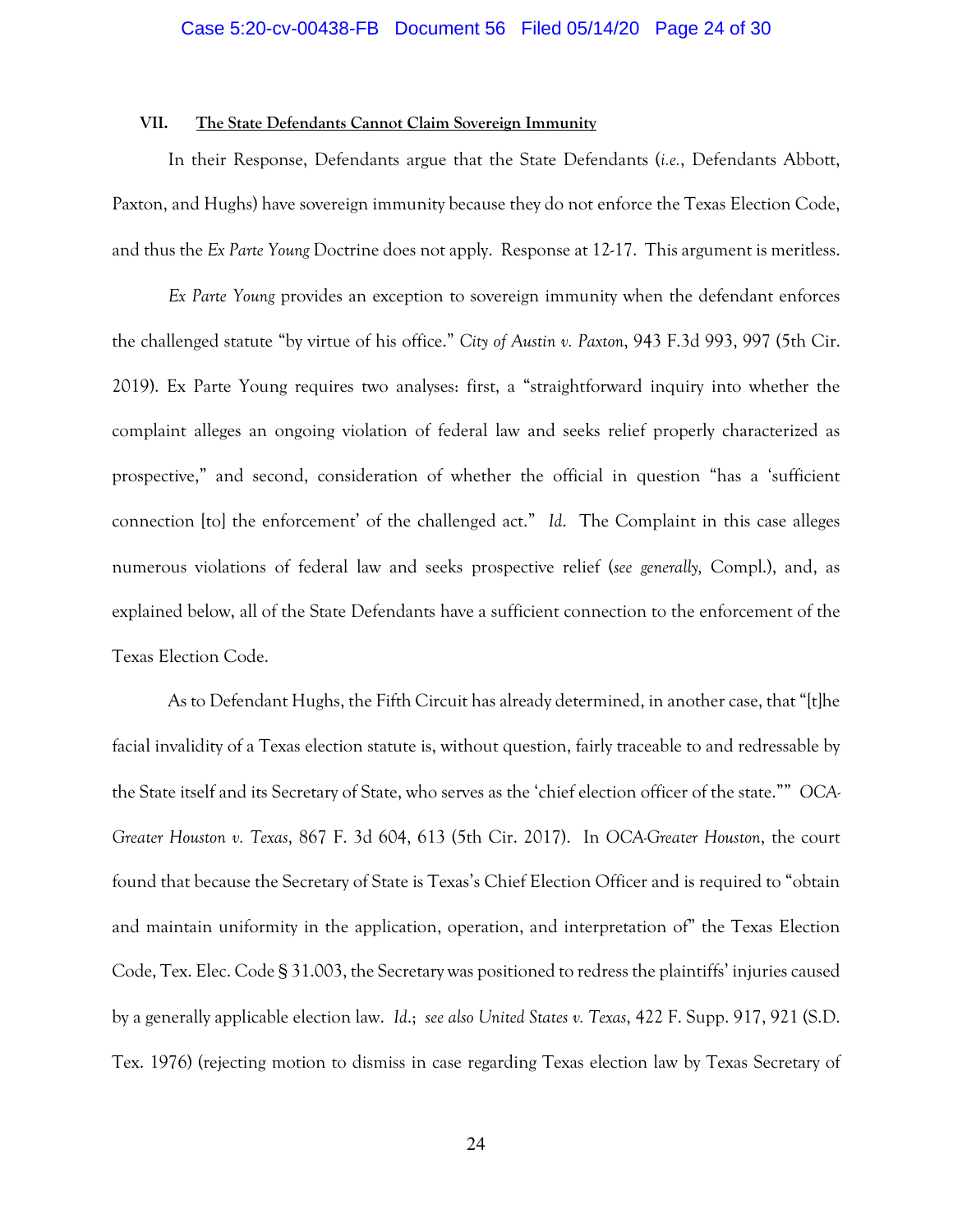## Case 5:20-cv-00438-FB Document 56 Filed 05/14/20 Page 25 of 30

State due to Secretary's position as chief elections officer and duty to maintain uniformity in application, operation, and interpretation of election laws).

The other State Defendants also have no immunity under the *Ex Parte Young* doctrine, as they both enforce or control the Texas Election Code. Indeed, in cases in front of the federal courts of Texas, "the State [has] concede[d] that the attorney general has the duty to enforce and uphold the laws of Texas." *City of Austin v. Abbott*, 385 F. Supp. 3d 537, 545 (W.D. Tex. 2019). Further, Defendant Paxton's threat of prosecution and likelihood that he will bring an enforcement proceeding against local election administrators and voters' bears "some connection" to enforce Texas Election Code and qualifies as a proper defendant. And because both Defendant Abbott undoubtedly "would be important to any remedial process this Court may order," he is a proper defendant as well. *See Terrebonne Par. NAACP v. Jindal*, 154 F. Supp. 3d 354, 362 (M.D. La. 2015) (finding that the governor and attorney general were proper defendants because "[b]ased on their powers and duties, [they] . . . will be instrumental in devising and enforcing a remedy that this Court may potentially order").

Defendants construe the *Ex Parte Young* doctrine much too narrowly, as evidenced by the their argument (rejected in this Circuit) that not even the Secretary of State is properly sued for challenges to the Texas Election Code. As the Fifth Circuit has made clear, *Ex Parte Young* merely requires "some scintilla of 'enforcement' by the relevant state official with respect to the challenged law." *City of Austin v. Paxton*, 943 F.3d 993, 1002 (5th Cir. 2019). Here, Defendant Hughs holds clearly defined responsibilities relating to Tex. Elec. Code § 82.001-4's implementation. *See* Tex. Elec. Code § 31.003 ("The secretary of state shall obtain and maintain uniformity in the application, operation, and interpretation of this code and of the election laws outside this code"). Further,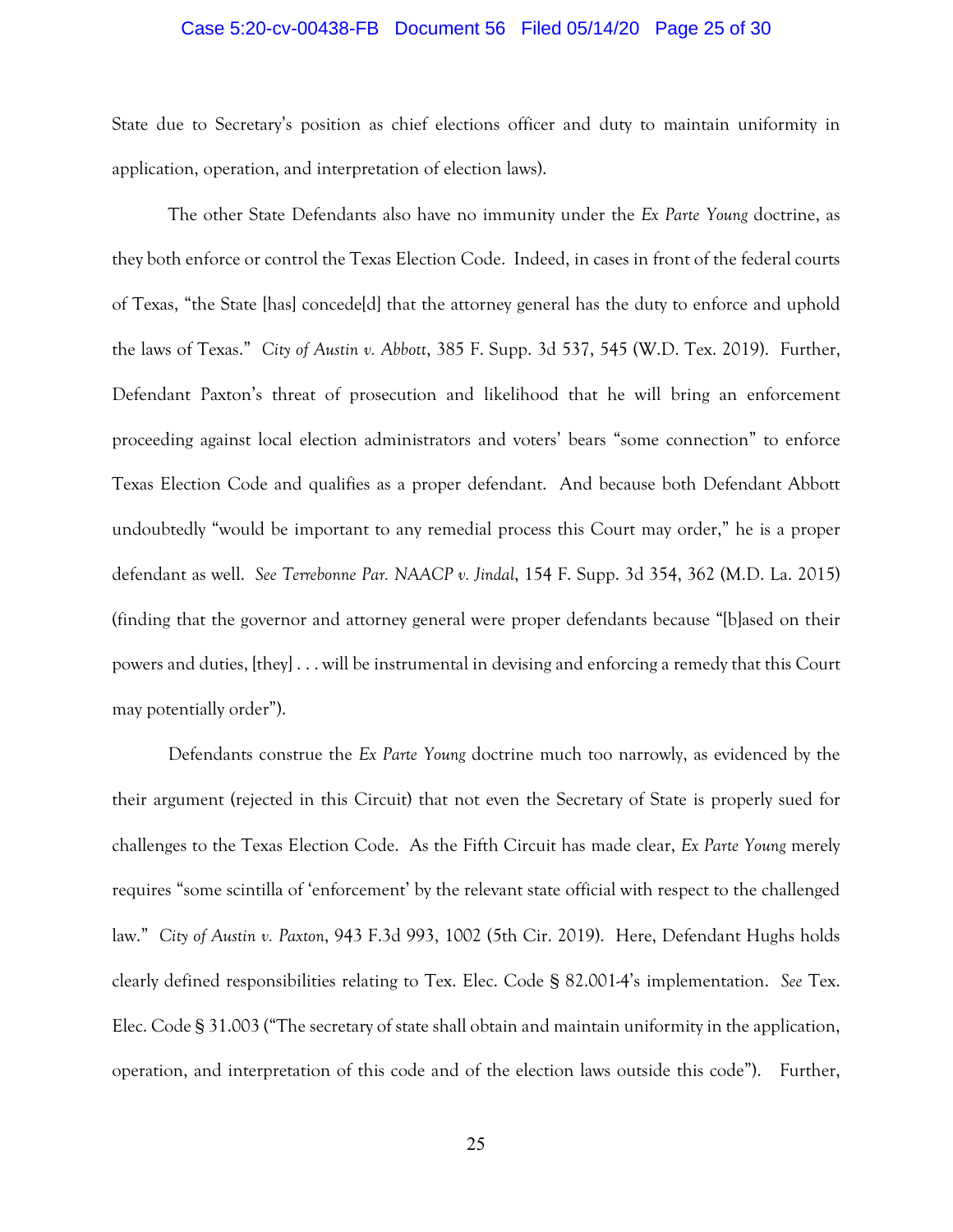## Case 5:20-cv-00438-FB Document 56 Filed 05/14/20 Page 26 of 30

Defendants Hughs and Paxton both have instructed local election officials regarding COVID-19 and mail ballots as a way to control local election administrators. Motion at 8. As to Defendant Abbott, it is Defendants themselves who in their Response detailed the numerous measures that the Defendant Abbott has taken in enforcing the Election Code. *See* Response at 3 (noting that, "[t]o date, the Governor has" changed the date of special election, allowed political subdivisions to postpone elections, postponed the May 26 primary runoff, and issuing proclamations relating to early voting) (emphasis added). In light of those admissions, Defendants' claim that "the Governor does not enforce the Texas Election Code, and, more specifically, does not administer Texas elections" bears little credibility.

Finally, Defendants seek to limit *Ex Parte Young*'s applicability to situations involving prohibitory injunctions, and not those involving "mandatory injunctions directing 'affirmative action.'" Response at 15. But no such distinction exists in the law. Rather, under *Ex Parte Young*, a federal court . . . may enjoin state officials to conform their future conduct to the requirements of federal law," *McCarthy ex rel. Travis v. Hawkins,* 381 F.3d 407, 412 (5th Cir. 2004), because "[a]n injunction to prevent him from doing that which he has no legal right to do is not an interference with the discretion of an officer." *Ex Parte Young*, 209 U.S. at 159. In this case, Plaintiffs' proposed injunction is exactly that. *See* Dkt. 10-5 at 2 (Plaintiffs' Proposed Order) (enjoining Defendants from denying a mail in ballot to any Texas voter that applies for a mail-in ballot because of the risk of transmission of COVID-19 and from issuing threats to or seeking criminal prosecution of voters and others advising voters on mail ballot eligibility based on the risk of transmission of COVID-19). Defendants have no legal right to either deny those ballots or issue such threats, and thus the *Ex Parte Young* exception applies in this case.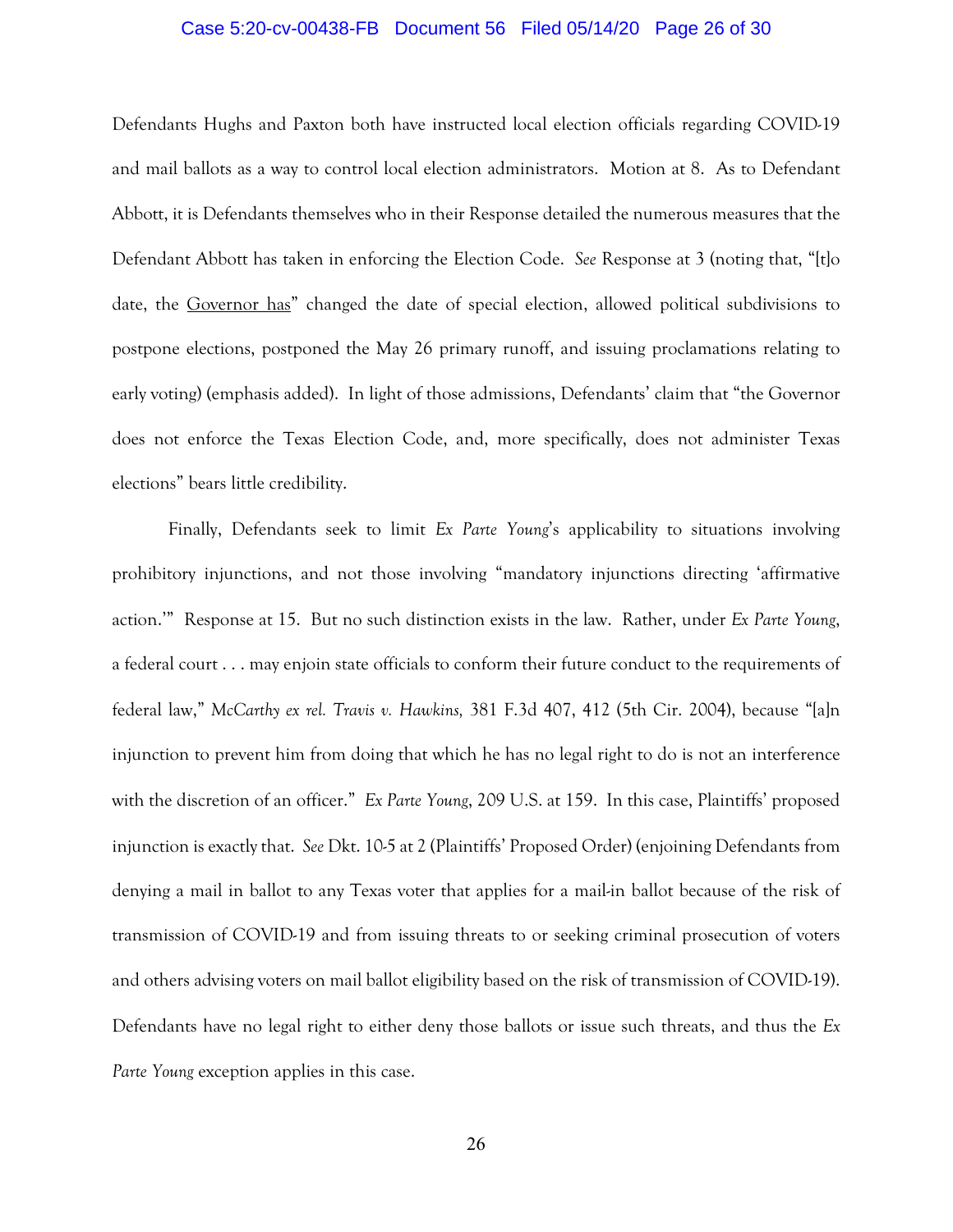## **VIII. Plaintiffs All Have Article III Standing to Pursue their Claims**

All Plaintiffs easily meet the requirements for Article III standing, as each has suffered and will continue to suffer legally cognizable injuries because of Defendants' actions. To establish Article III standing, a plaintiff must show (1) an "injury in fact" that is concrete, particularized, and actual or imminent; (2) that the injury is "fairly traceable" to the challenged conduct of the defendant; and (3) that it is likely that the injury can be redressed by a favorable decision. *Lujan,* 504 U.S. at 560- 61. Because Plaintiffs seek injunctive relief, only one party need have Article III standing for the case to proceed. *See Rumsfeld v. Forum for Acad. & Institutional Rights, Inc*., 547 U.S. 47, 52 n.2 (2006); *Texas v. United States*, 945 F.3d 355, 377–78 (5th Cir. 2019). Defendants' interpretation of the Texas Election Code and refusal to follow the state court order, as evidenced by the threats of prosecution by Defendant Paxton, directly injure Plaintiffs Gilberto Hinojosa, Joseph Daniel Cascino, Shanda Marie Sansing, and Brenda Li Garcia.

Moreover, contrary to Defendants' assertions, Plaintiff Texas Democratic Party ("TDP") presents a classic example of both organizational and associational standing. The Supreme Court has long recognized that a direct organizational injury is cognizable in two ways: (1) a diversion of organizational resources to identify or counteract the allegedly unlawful action, or (2) frustration of the organization's mission. *Havens Realty Corp. v. Coleman*, 455 U.S. 363, 379 (1982). And the Fifth Circuit has affirmed that "an organization may establish injury in fact by showing that it had diverted significant resources to counteract the defendant's conduct; hence, the defendant's conduct significantly and 'perceptibly impaired' the organization's ability to provide its 'activities—with the consequent drain on the organization's resources.'" *NAACP v. City of Kyle, Tex.*, 626 F.3d 233, 238 (5th Cir. 2010) (quoting *Havens Realty Corp.*, 455 U.S. at 379).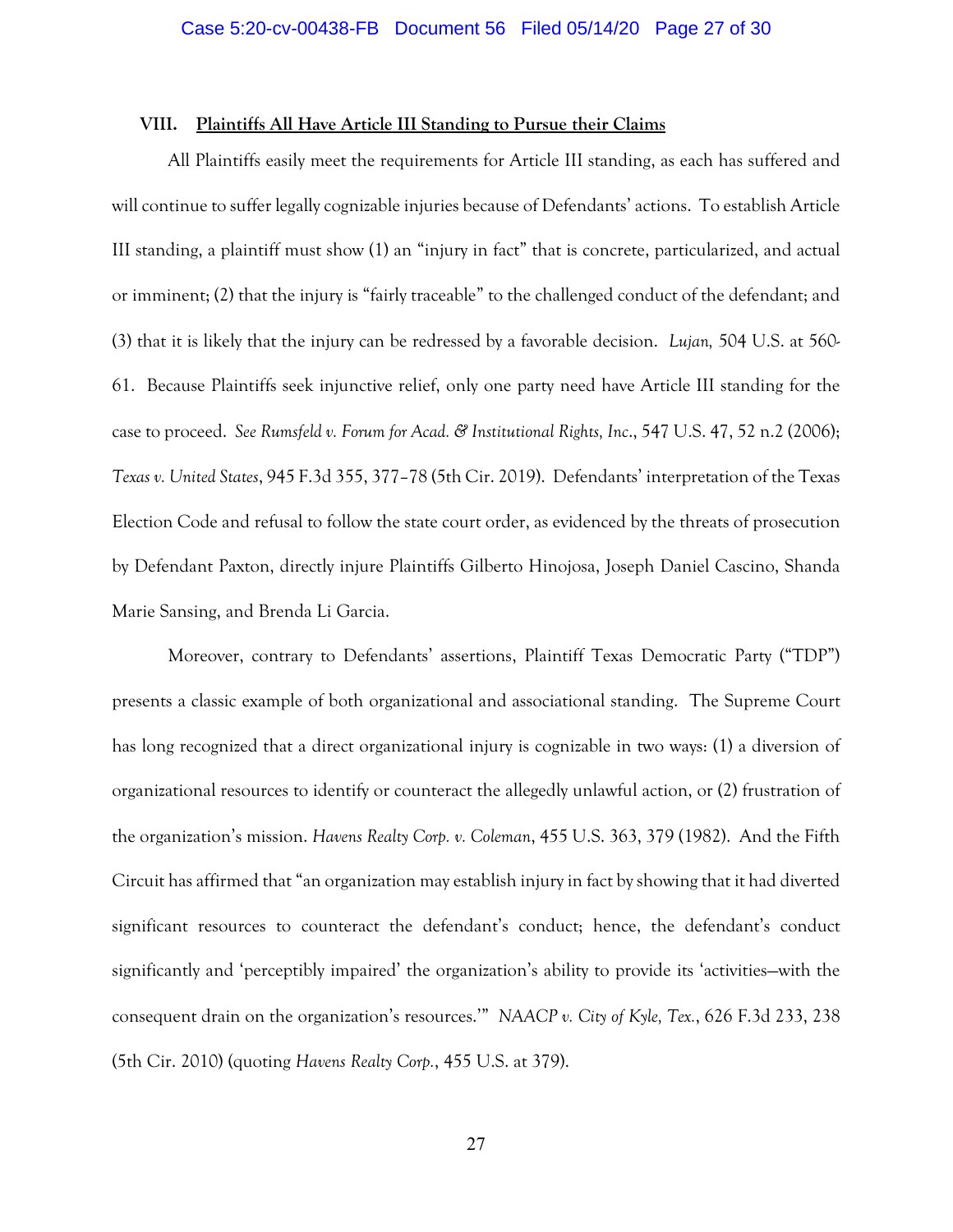## Case 5:20-cv-00438-FB Document 56 Filed 05/14/20 Page 28 of 30

First, it is TDP's election the Governor has moved to July and that the state purports to regulate. TDP will decide in this runoff election who among the candidates can run with the Democratic Party imprimatur in November. The State purports to dictate who can meaningfully participate in the Democratic Party's nominating process. And, if successful, it is the opinion of TDP that results from a survival of the fittest election that Texas hopes to impose, are democratically suspect. If the state can constitutionally dictate who and how people can participate in TDP's nominating process, it must be true that TDP has standing to question the constitutionality of those regulations in federal court.

Also, the Complaint alleges, and Plaintiffs have supported with evidence, concrete and particularized facts for the TDP that demonstrate the impairment of their mission and consequent diversion-of-resources from other specific organizational priorities to counteract the burdens placed on the TDP due to the State's interpretation of the Section 82.002(a). Additionally, the State's interpretation will directly harm the TDP by frustrating their mission of turning out voters and ensuring fair and equitable elections. The harm will force this plaintiff to divert resources away from existing projects and towards effort to ensure that voters are not disenfranchised by choosing their health, the health of others, and their safety and their right to vote by the State's interpretation of the Texas Election Code. These harms are plainly traceable to the Defendants who are refusing to follow the state court order and threatening voters who request or use an absentee ballot due to COVID-19 with prosecution.

TDP also has representative or associational standing, which allows an organization to bring suit when: "(1) the association's members [or constituency] would independently meet the Article III standing requirements; (2) the interests the association seeks to protect are germane to the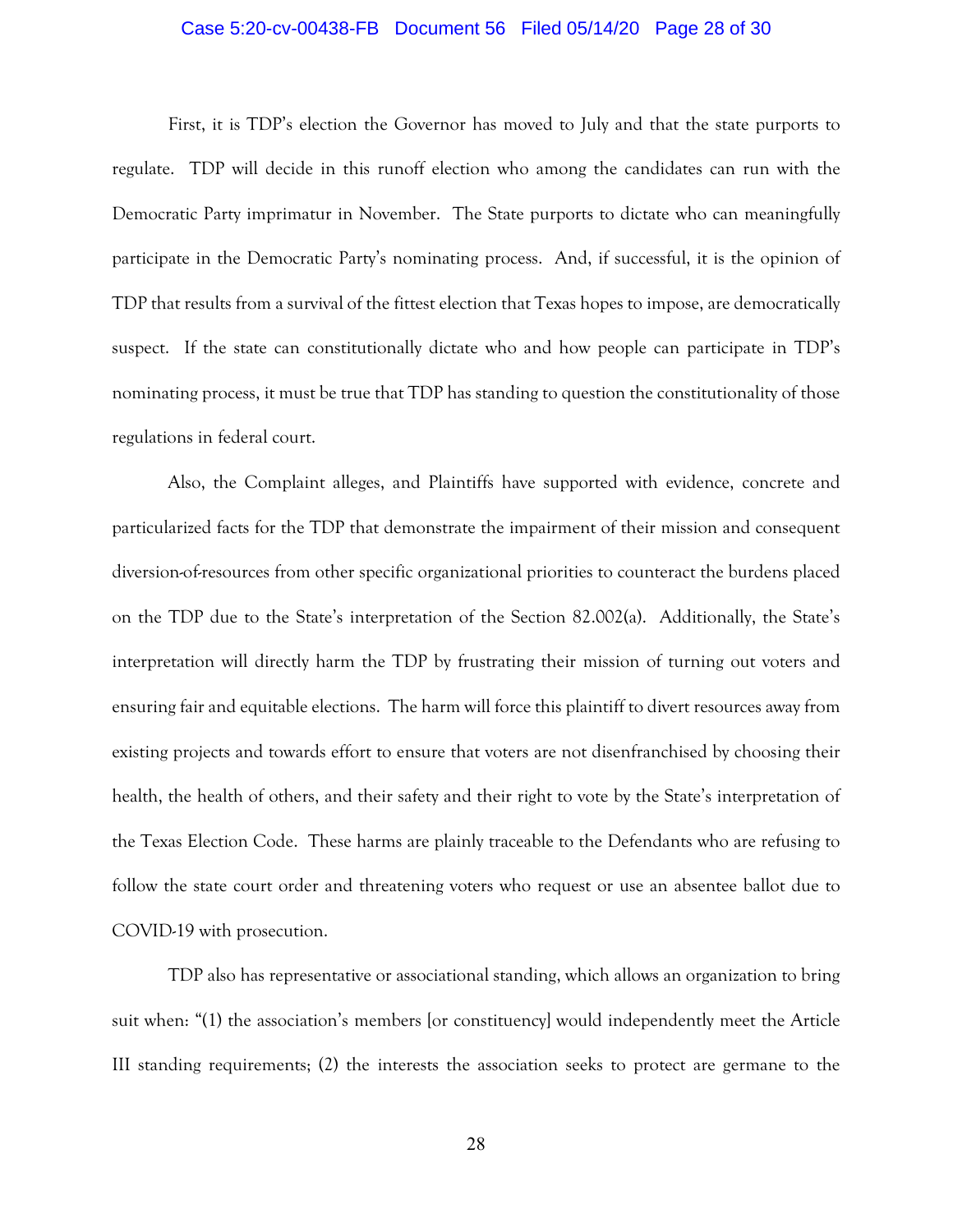## Case 5:20-cv-00438-FB Document 56 Filed 05/14/20 Page 29 of 30

purpose of the organization; and (3) neither the claim asserted nor the relief requested requires participation of individual members." *TDP v. Benkiser*, 459 F.3d 582, 587 (5th Cir. 2006) (quoting *Hunt v. Wash. State Apple Advert. Comm'n*, 432 U.S. 333, 343 (1977)). TDP meets this test on behalf of both voters who intend to support Democratic candidates for offices across Texas in the 2020 general election, and also on behalf of the candidates TDP has endorsed and support. Indeed, the Fifth Circuit has specifically held in *Benkiser* that TDP has standing in these kinds of cases.

Defendants inexplicably contend that the TDP has failed to identify any injured members (Response at 17), despite the fact that one of the individual Plaintiffs, Gilberto Hinojosa, is the chairman (and member) of the TDP, as are the other individual Plaintiffs. *See, e.g.,* Compl., ¶ 54. In any event, there is no requirement that a plaintiff must name the individuals on whose behalf they assert associational standing. *See Hancock Cty. Bd. of Supervisors v. Ruhr*, 487 F. App'x 189, 198 (5th Cir. 2012) ("We are aware of no precedent holding that an association must set forth the name of a particular member in its complaint in order to survive a Rule 12(b)(1) motion to dismiss based on lack of associational standing.").

## **IX. Conclusion**

For the reasons stated herein and in the Motion, this Court should issue a preliminary injunction against Defendants in this case.

Respectfully submitted,

# TEXAS DEMOCRATIC PARTY

By: /s/ Chad W. Dunn Chad W. Dunn General Counsel State Bar No. 24036507 Brazil & Dunn, LLP 4407 Bee Caves Road, Suite 111